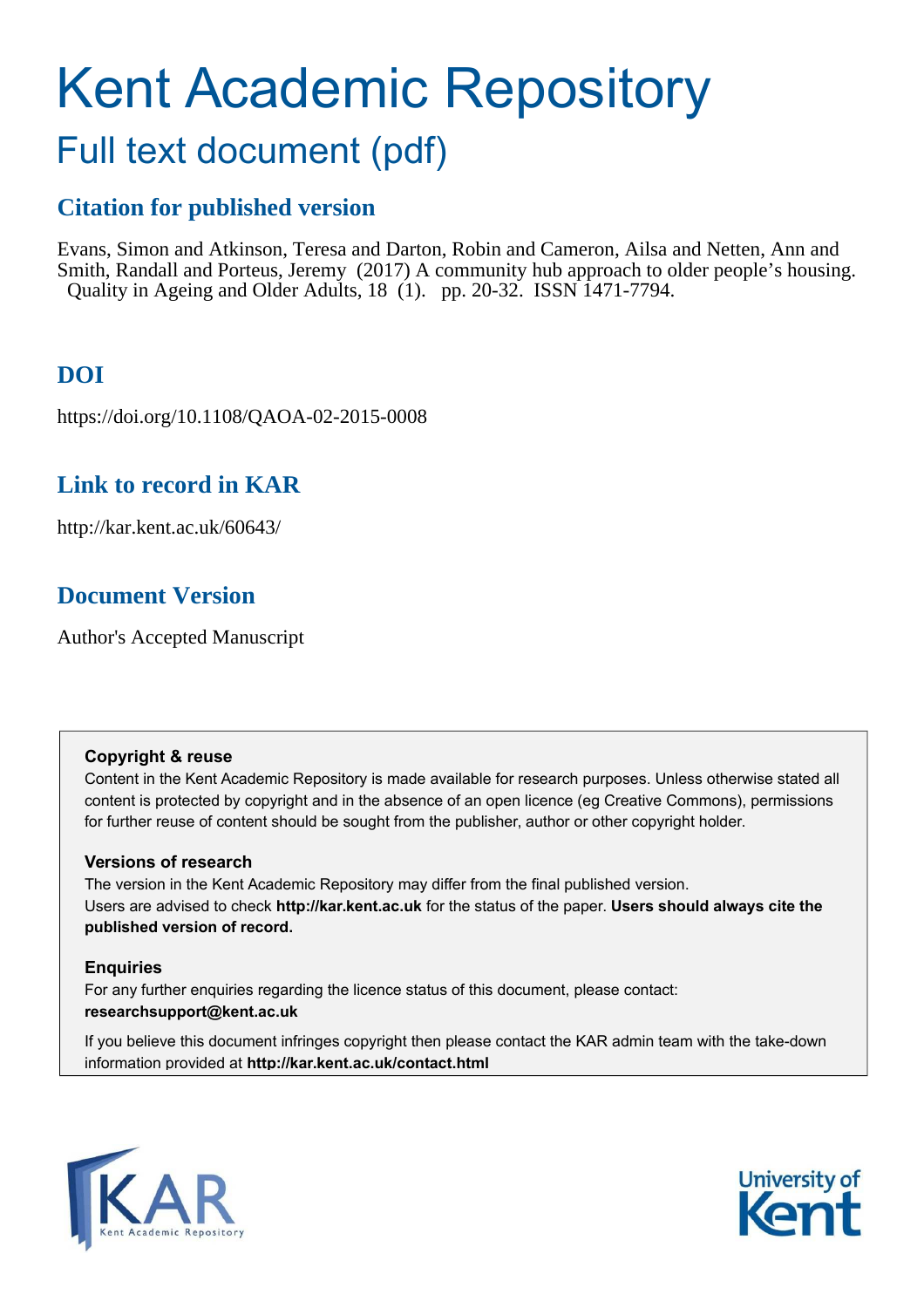

### A community hub approach to older people's housing.

|                                   | Journal:   Quality in Ageing and Older Adults                                   |
|-----------------------------------|---------------------------------------------------------------------------------|
|                                   | Manuscript ID   QAOA-02-2015-0008.R3                                            |
| Manuscript Type:   Research Paper |                                                                                 |
|                                   | Keywords: Older People, Housing, Community Hub, Health, Wellbeing, Integration, |
|                                   |                                                                                 |

**SCHOLARONE™** Manuscripts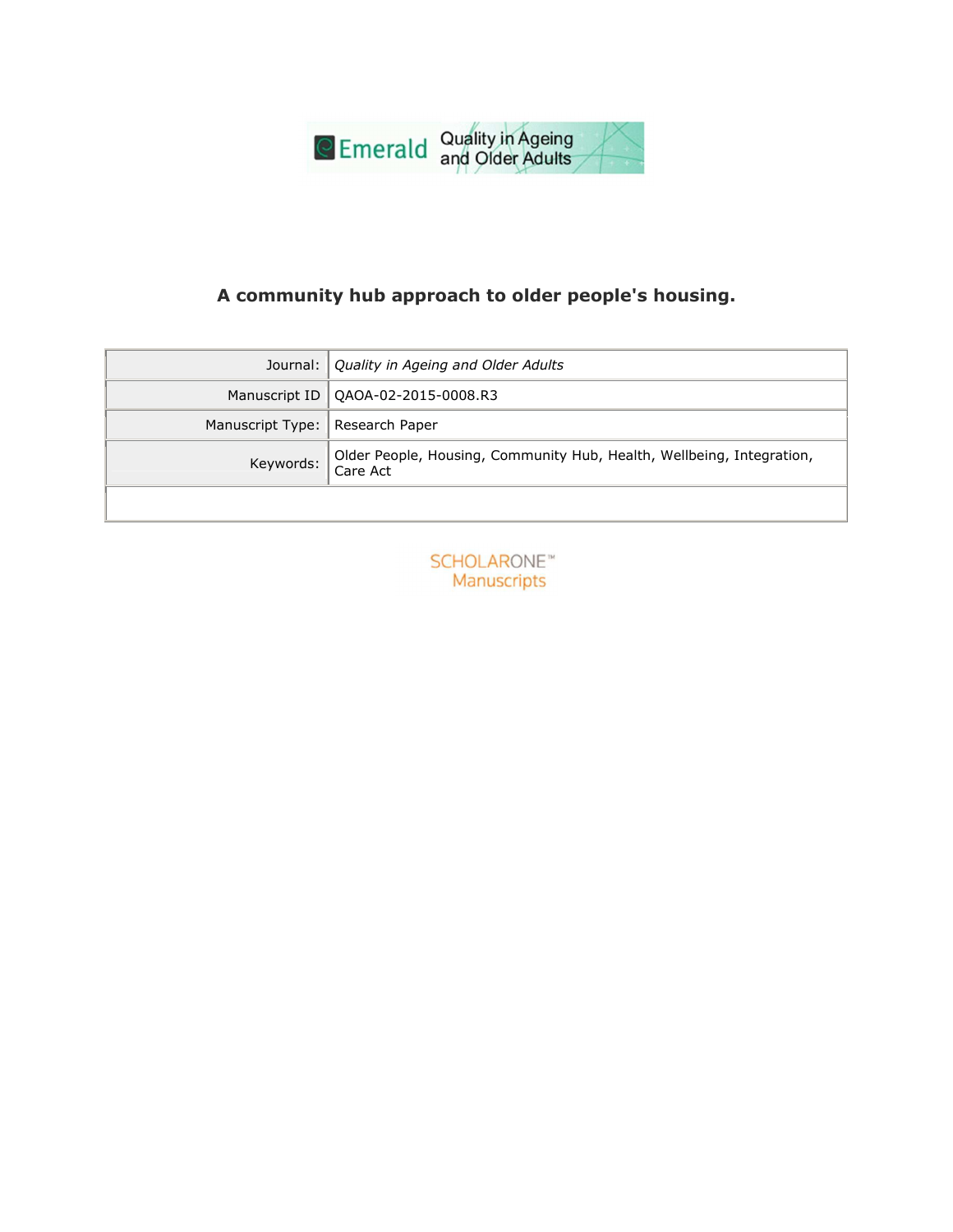#### **Abstract**

**Title** A community hub approach to housing with care.

**Purpose.** This paper explores the potential of housing with care schemes to act as a community hubs. The analysis highlights a range of benefits, barriers and facilitators.

Design/methodology/approach. Data is presented from the ASSET project (Adult Social Services Environments and Settings) which used a mixed methods approach including a review of the literature, surveys and in-depth case study interviews.

Findings. Most housing with care schemes have a restaurant or café, communal lounge, garden, hairdresser, activity room and laundrette, while many also have a library, gym, computer access and a shop. Many of these facilities are open not just to residents but also to the wider community, reflecting a more integrated approach to community health and adult social care, by sharing access to primary health care and social services between people living in the scheme and those living nearby. Potential benefits of this approach include the integration of older people's housing, reduced isolation and increased cost effectiveness of local services through economies of scale and by maximising preventative approaches to health and wellbeing. Successful implementation of the model depends on a range of criteria including being located within or close to a residential area and having onsite facilities that are accessible to the public.

Originality and Value. This paper is part of a very new literature on community hub models of housing with care in the UK. In the light of new requirements under the Care Act to better coordinate community services, it provides insights into how this approach can work and offers an analysis of the benefits and challenges that will be of interest to commissioners and providers as well as planners. This was a small scale research project based on four case studies. Caution should be taken when considering the findings in different settings.

Key words: older people, housing, community hub, extra care housing, retirement village.

Disclaimer: This paper reports on independent research funded by the NIHR School for Social Care Research. The views expressed are those of the authors and not necessarily those of the NIHR School for Social Care Research or the Department of Health/NIHR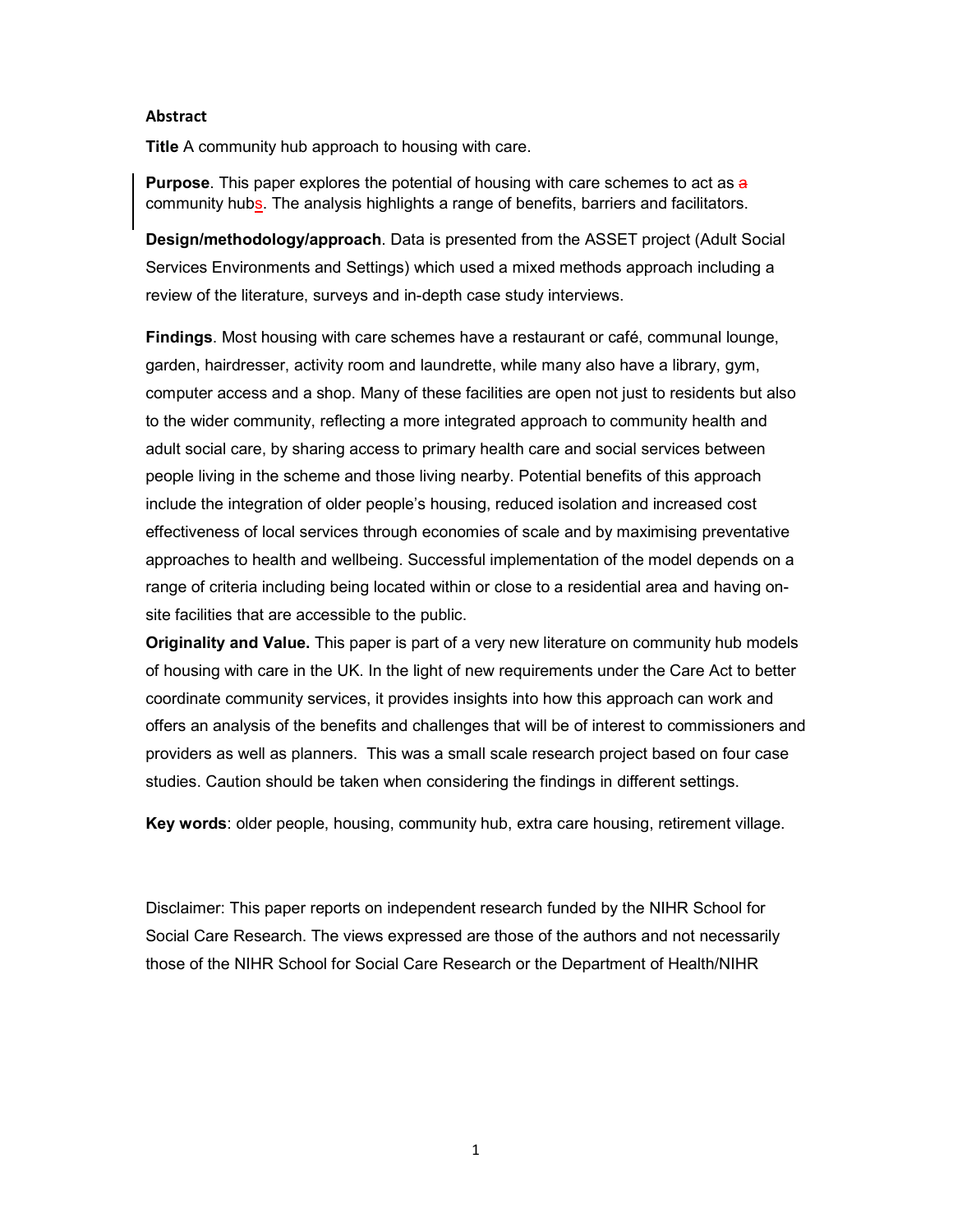#### **Background**

Demographic changes are presenting a range of opportunities and challenges for society, including the need to provide sufficient housing stock that is appropriate for older people. As a result, several new models of housing for later life have emerged, including those that come under the term 'housing with care'. Two types of housing with care have become particularly popular in England: retirement villages and extra care housing schemes. While detailed descriptions can be found elsewhere (e.g. Evans 2009), it is worth noting here three key characteristics: a focus on supporting independent living in self-contained accommodation for rent, shared ownership or sale, the availability of 24 hour care, and access to a range of communal amenities.

A growing body of literature suggests a recognition of the importance of housing, care and support to rapidly increasing numbers of people who are living longer and aspire to enjoy an active retirement (Atkinson *et al*. 2014). In addition, there is some evidence for the potential benefits of housing with care for older people including a good quality of life, better physical and cognitive ability, and opportunities for social interaction (Netten *et al.* 2011; Evans and Vallelly 2007; Bernard *et al.* 2007). This is reflected in the popularity of housing that comes under the housing with care umbrella in many countries (Evans 2009). A range of characteristics have been highlighted as particularly appealing to residents including the availability of flexible care and support, age friendly environments, on-site facilities and a desire to be part of a 'community' in later life (Darton *et al.* 2012; Evans and Vallelly 2007; Shipley 2003).

From a policy perspective, housing with care has often been described as falling somewhere between sheltered housing and residential care homes (Housing LIN 2007), although some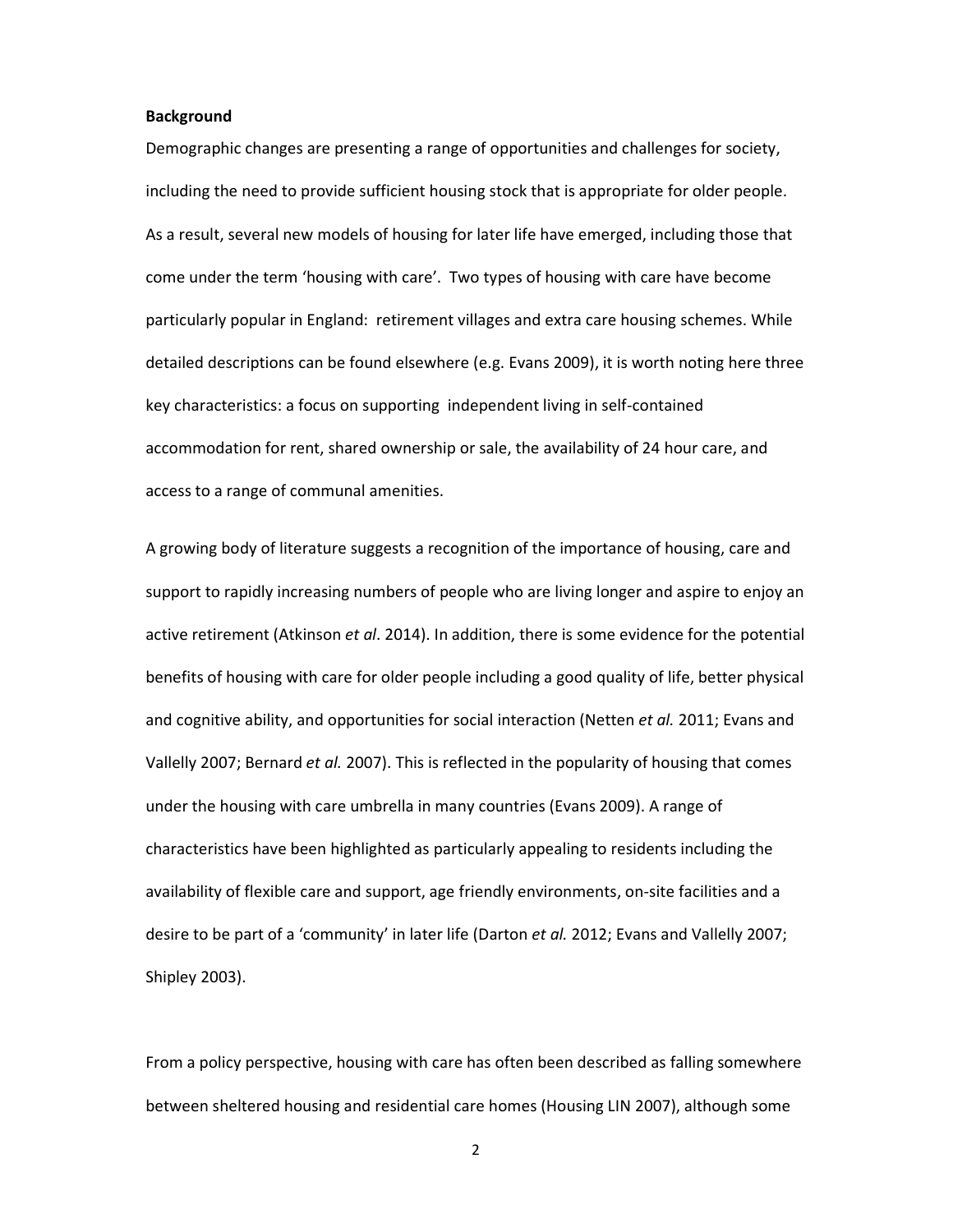local authorities are now seeing extra care housing as a more enabling and homely replacement for residential care. Housing with care has significant potential to contribute towards the aims of government policy in England, particularly in terms of managing the increased financial burden of a growing population of older adults through more innovative housing initiatives that support the aspirations of older adults (Department for Communities and Local Government (DCLG) 2011) and increasing integration between different housing tenures and models (DCLG 2008).

The community hub model is becoming increasingly popular in housing with care settings, and is based on the sharing of on-site services and facilities with people living in the wider community. A similar approach is being encouraged in care home settings (Mason 2012) , where it has been shown to have considerable potential (Evans *et al*. 2013) and was also advocated by the government white paper, Caring for our future:

"Residential care providers also have a role to play as neighbours and partners in local communities. Successful care homes will be an integral part of the community, bringing community groups and activities into their spaces in order to connect care home residents with their local community networks" (HM Government, 2012, p. 24).

A further element of the model is a more integrated approach to community health and adult social care, which is a key theme of the 2014 Care Act along with a focus on prevention. This is promoted through shared access to a range of care and support services between people living in the scheme and those in the local community. It can take many forms, including a team based on site delivering care and support to people living nearby (sometimes called out-reach), a domiciliary care provider based in the wider community delivering either commissioned or purchased personal care and support to scheme residents (in-reach), and/or an NHS or other community health service being provided using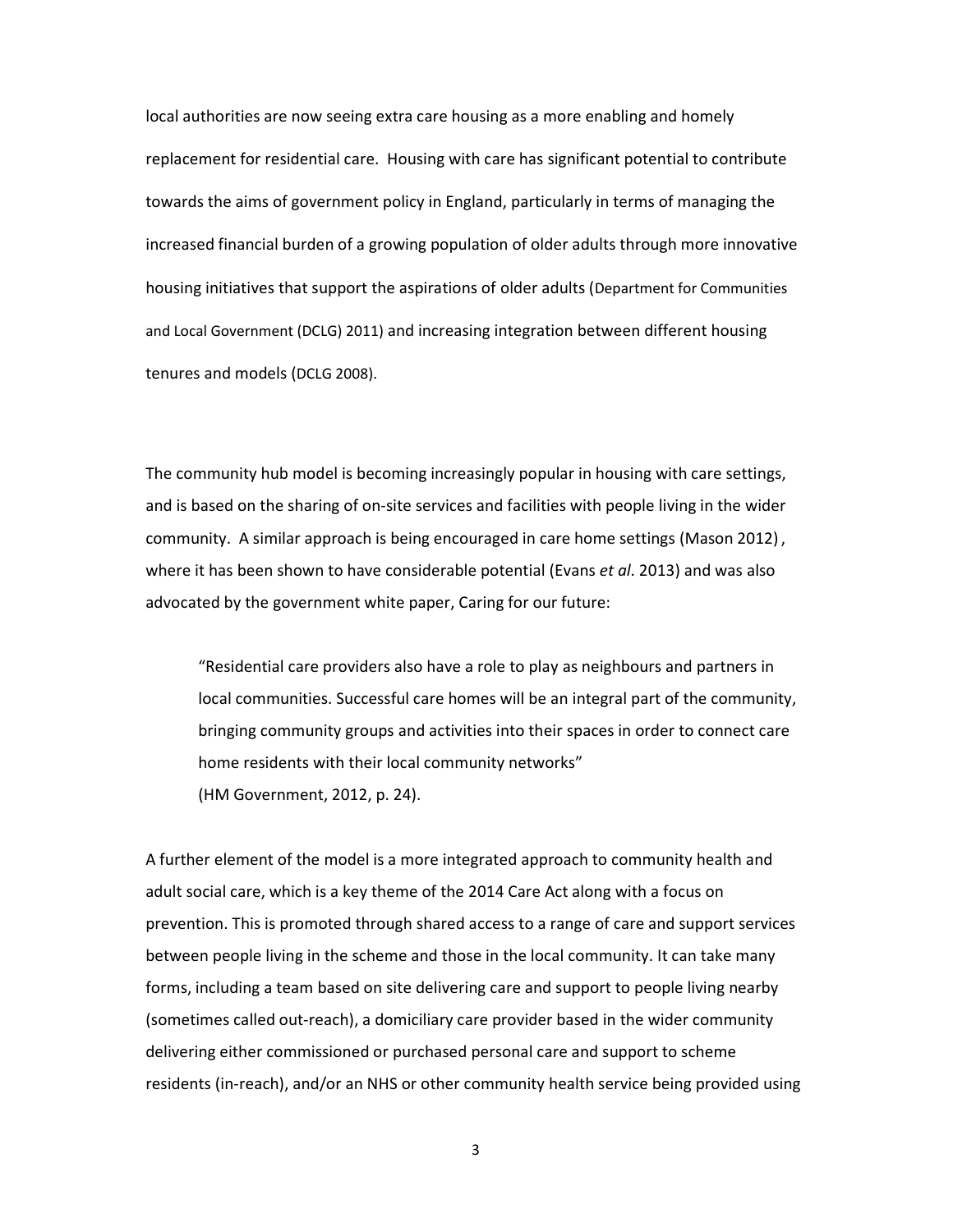the scheme as a venue on one or more days a week (e.g. GP surgery, podiatrist, alternative therapies). In line with the personalisation agenda, residents are usually at liberty to choose from the wide variety of care providers operating in the locality of each scheme or to choose to use the care provided on site.

The community hub model of housing with care, sometimes known as 'hub and spoke' (Housing Support Unit 2014) can take a range of forms in terms of how the scheme is integrated with the wider community and what services and facilities are shared. It can also vary in terms of the physical infrastructure within which the model operates. In its commonest form, services, activities and facilities located within the building are shared by people living locally. However, in an adaptation of this model these are situated in a separate building and can be accessed by more than one housing scheme as well as members of the public. This is sometimes called a 'super hub' approach which, as we discuss later in this paper, can bring a number of additional advantages.

Interest in the community hub model is growing among commissioners of housing with care and providers in line with current Government policy and drivers for change, particularly in relation to constraints on the financial purse. In general terms, the model is perceived as being able to contribute towards the integration of older people's housing within local health and social care economies (DCLG 2009). This brings broad advantages in terms of the smooth running of a scheme and the potential benefits both for residents and for people living nearby, including reduced isolation (Kneale 2013). There is a widespread recognition in the literature of the importance of community in housing with care settings, both in terms of specific features of retirement housing schemes serving as 'the hub of community life' (Bernard, 2012; pp. 113 & 116) and the advantages of a good relationship between retirement villages and the local community (Croucher and Bevan, 2010). A study of a privately-developed retirement scheme in Scotland (Pacione, 2012) concluded that it remained relatively insular, despite the apparently high level of integration. This appeared to be the result of several factors, including the physical design of the village and the fact that residents tend to be incomers from other parts of Scotland and England. However, this is a dearth of literature that focuses on the potential of housing with care schemes to act as community hubs for the wider community in terms of offering shared facilities and services.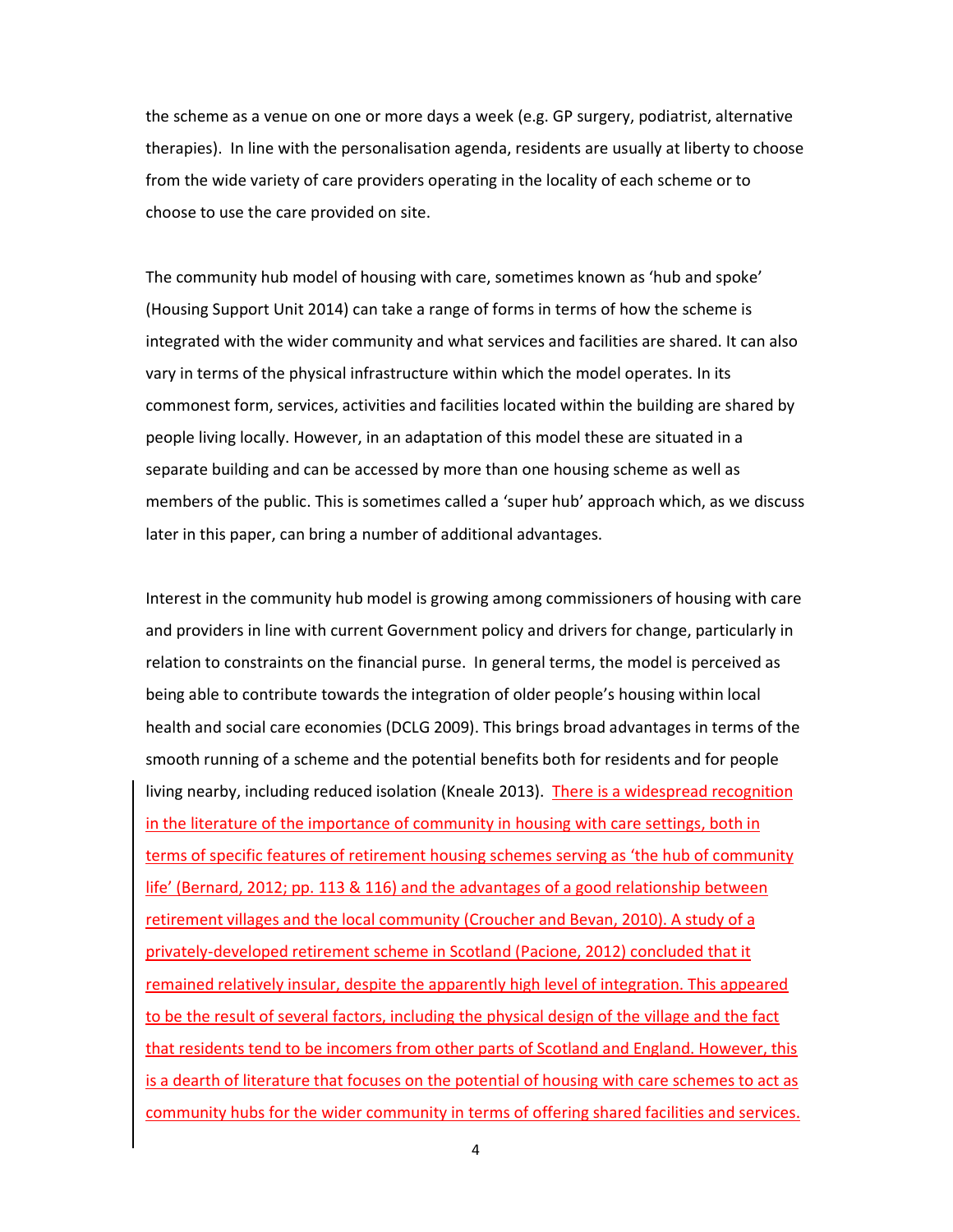Finally, at a time of reduced social care budgets due to cuts in public spending, the community hub approach has the potential to maximise the cost effectiveness of local services through economies of scale and by maximising preventative approaches to health and wellbeing. A range of wider social benefits might also be envisaged, such as greater acceptance of older people within society and more intergenerational contact. However, despite this increasing popularity and interest in the community hub approach, there is little hard evidence to demonstrate its supposed benefits. The research reported in this paper arose as a result of frequent mentions of the hub approach by participants in the ASSET project and was a modest attempt to describe the approach as applied in a sample of housing with care settings and to begin to develop an evidence base for its impacts.

#### **Introduction**

Adult Social Services Environments and Settings (ASSET), a research project funded by the National Institute for Health Research School for Social Care Research (NIHR SSCR) from February 2012 to April 2014, explored models for commissioning adult social care in housing with care settings (extra care housing and retirement villages) in England.

The research was carried out by a team from the Universities of Worcester, Bristol and Kent, along with the Housing Learning and Improvement Network and Housing and Care 21. The project included a review of the literature, surveys of local authority commissioners and housing providers and in depth case study work. A further strand of the project explored the cost effectiveness of housing with care using data on quality of life, collected using the Adult Social Care Outcomes Toolkit (Netten *et al*. 2012), and scheme level costs. Findings from the literature review have been reported elsewhere (Atkinson *et al.,* 2014) and further information about the project can be found at http://assetproject.wordpress.com/

This paper draws on the ASSET project and a three month 'added value' piece of research that was also funded by the SSCR, with the broad aim of exploring the potential of housing with care schemes to serve as community hubs. Specific objectives included to describe and explore examples of good practice, to identify potential benefits for residents and other stakeholders, to highlight key facilitators and challenges to successful implementation of the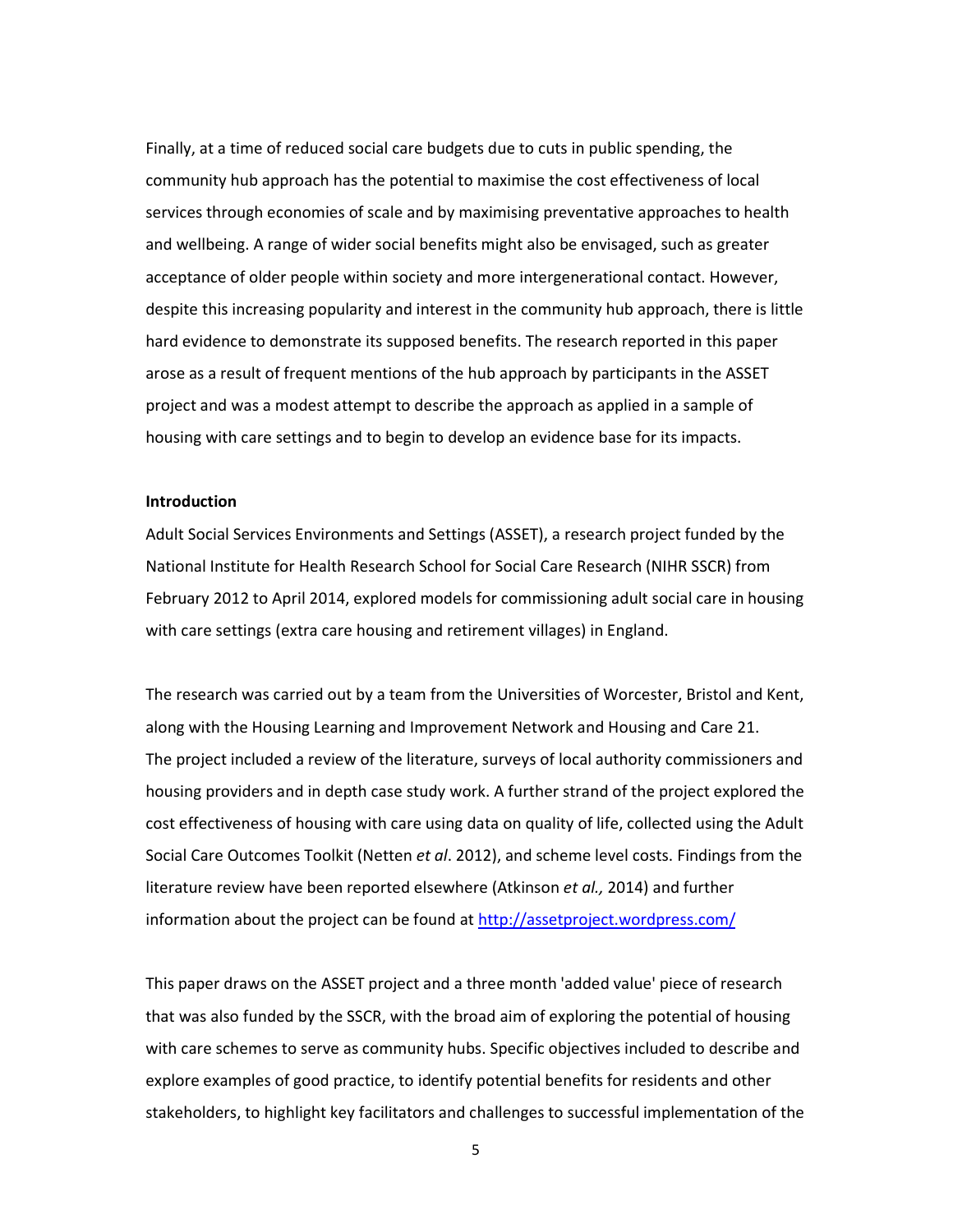community hub approach, and to make recommendations for housing providers planning to develop this model.

#### **Research Methods**

This paper is based on two sources of data that were collected as part of the ASSET project.

- An online survey of housing with care schemes for completion by scheme managers that included questions about the scheme (size, location, tenure, etc.), services provided, funding sources and staffing. The survey was largely a fact finding exercise with the aim of developing a profile of housing with care schemes in England and the services they provide. This paper presents a sample of the survey findings, focusing on themes that are particularly relevant to the community hub approach.
- In depth case studies carried out at four housing with care schemes that were drawn from the nine sites which formed part of the original ASSET project.

This approach allowed the research team to build on the data already collected about the schemes and to focus on the extent to which they had successfully implemented the hub model. The case study sites, three extra care schemes and one retirement village, were selected because they featured high levels of 'community hub' activity, including the provision of care or activities coming from the wider community into the scheme (in-reach), care being extended out into the community from within the scheme or activities outside of the scheme being utilised by residents (out-reach) and the extent to which facilities and activities were shared between scheme residents and the local community.

An interview guide was prepared for use with professionals, residents and non-residents that focused on three broad themes:

- Residents receiving care and other services from outside the scheme (this is sometimes referred to as in-reach);
- Care teams and other professionals based on-site and providing services to the wider community (also known as out-reach);
- Non-residents utilising on-site facilities, services and activities;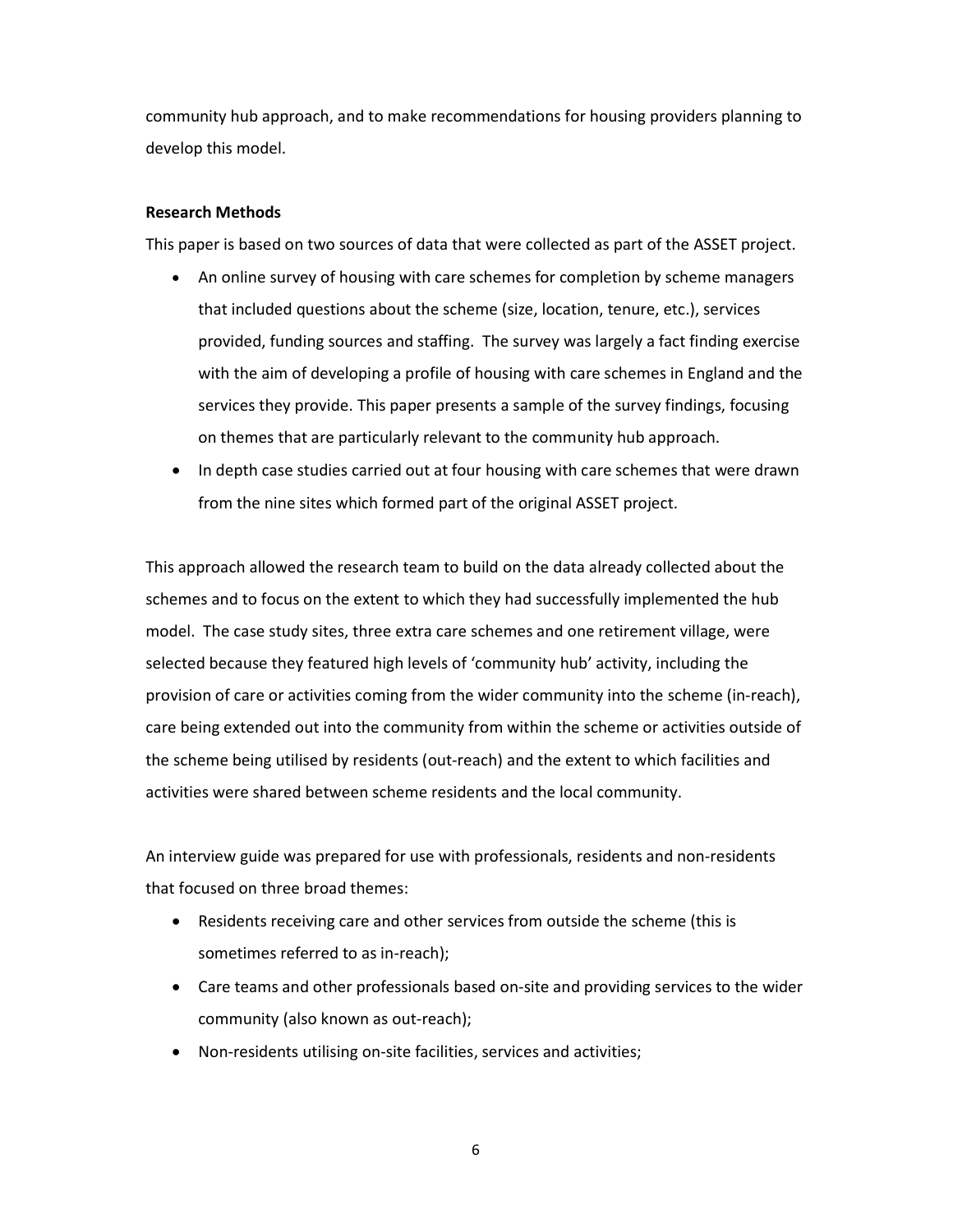Scheme managers were invited to participate in this phase of the project and to identify residents, non-residents and professionals who would be willing to take part in short faceto-face interviews. Interviews were conducted with four local authority commissioners, nine professionals based on site, six professionals based off site but providing services into the scheme, nine residents who utilised off-site care provision or accessed services within the community and four non-residents who used scheme services, facilities or activities.

Ethical approval for the ASSET project was obtained from the Social Care Research Ethics Committee and the project was recommended to social service departments by the Association of Directors of Adult Social Services. Individual consent was obtained at the point of interview and all participants were informed that their data would be confidential and anonymised. Interviews were transcribed and analysed by three members of the project team using a thematic approach and specialist software. This involved an initial reading of the transcripts to develop familiarity with the material, the creation and revision of a coding framework that was then applied to the transcripts by each of the three researchers, and discussion and revision of emerging themes until an agreed, common description of the findings was reached.

#### **Findings**

The electronic survey of housing with care schemes elicited 99 responses from 68 extra care housing schemes, 15 retirement villages, five very sheltered housing schemes and 11 schemes that fell into the 'Other' category (these included 'supported housing' and 'assisted living'). The schemes varied in size from 17 to 270 units of accommodation, with retirement villages tending to be largest. 16 schemes included a care home and ten incorporated separate dementia provision. All schemes had mixed tenure, with 11 schemes offering units for rent at market rates, 62 with units for social rent, 27 leasehold, 24 shared ownership and eight assured tenancies. Schemes included a wide range of on-site facilities, as shown in figure one. Most reported having a restaurant or café, communal lounge, garden, hairdresser, activity room and laundrette, while several also provided a library, gym, computer access and a shop (see figure 1).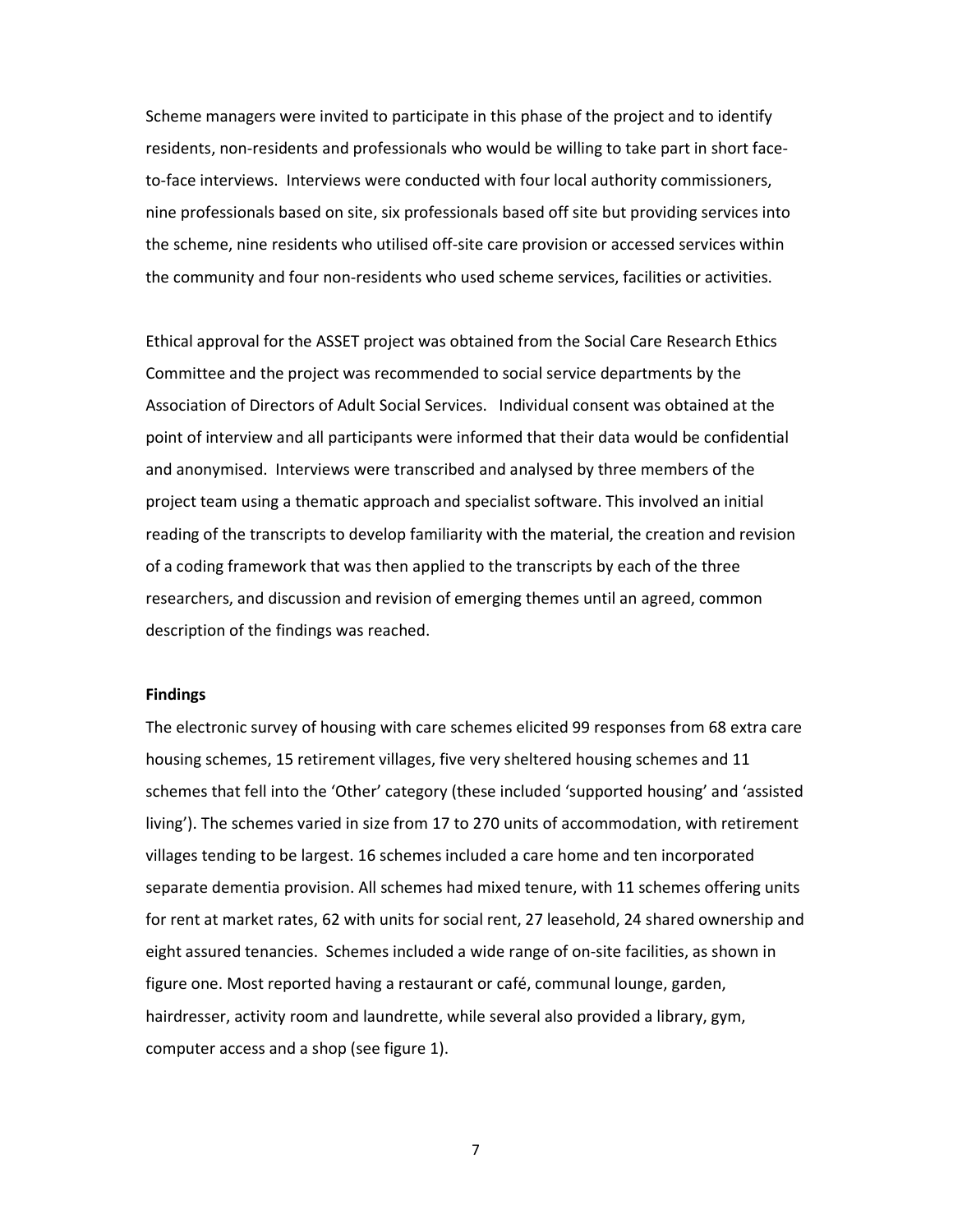Many of these facilities were open not just to residents but also to the wider community, so that local people could take part in events and activities held in the scheme, including art classes, coffee mornings, quiz sessions and farmers markets. Some of these events were arranged by scheme staff or residents, while others were hosted by an external organisation using facilities in the scheme. Examples of the latter included a day centre run by Age UK and a memory café facilitated by the Alzheimer's Society.



*Figure 1: the availability of on-site facilities to residents and the wider community* 

The most common arrangement was for care and support to be commissioned by the local authority and provided to residents by a team based on site (82 schemes (83%), while for 19 schemes (20%) care was provided to residents by a team based off-site, and in 9 schemes (10%) care by a team based on site to people in the wider community. Several schemes adopted a mixed approach that combined more than one of these approaches.

Turning to our four case studies, we now present a profile of each in turn and then go on to explore the interview data, focusing on the advantages, facilitators and challenges to the community hub model.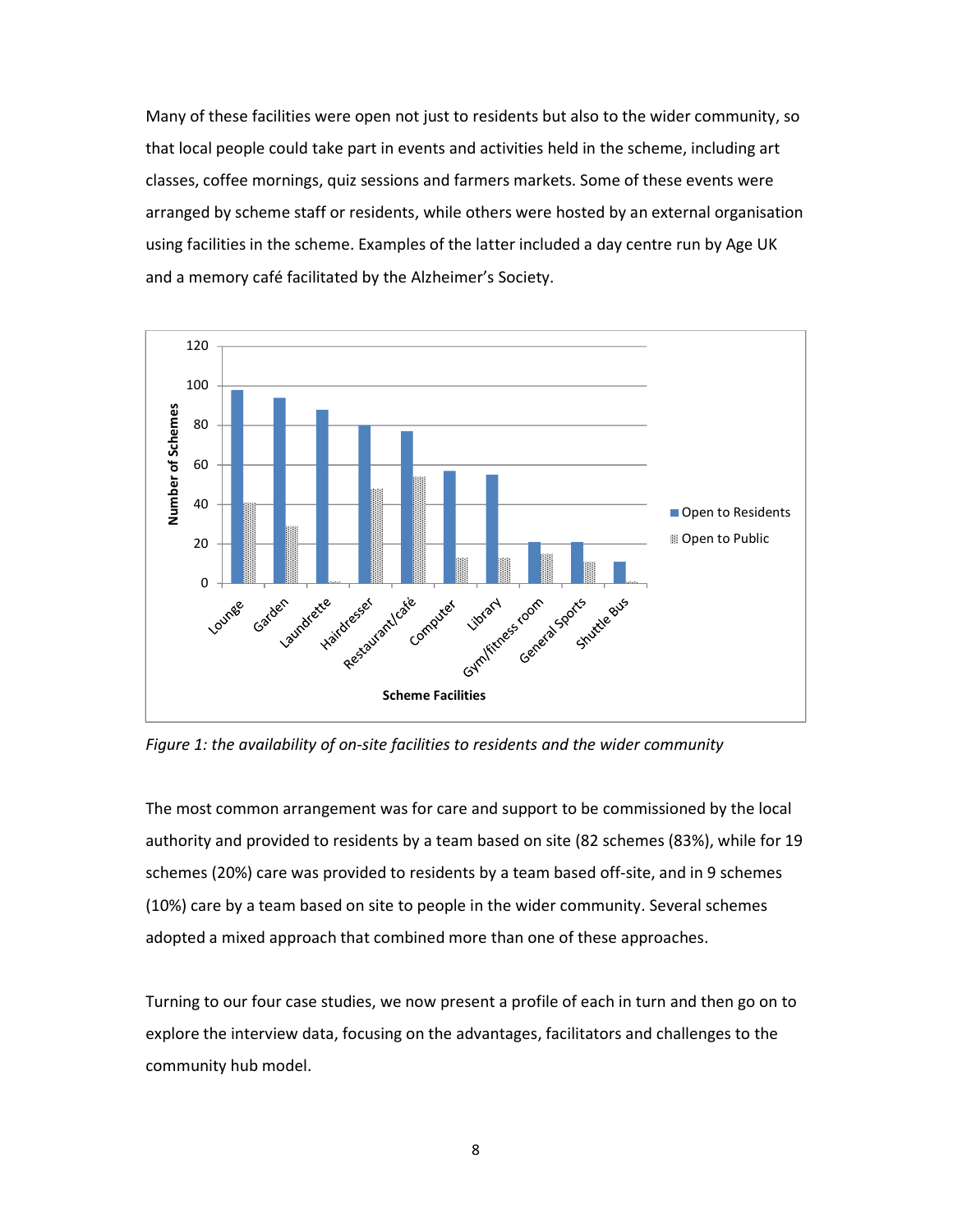#### CASE STUDY A

This extra care housing scheme is located in an established residential suburb of a large Midlands town. It opened in January 2012 and has 67 flats providing for people over the age of 55 with a care need. The care team is based on-site and is used by a large majority of residents who receive care.

The scheme is regularly used as a base for meetings by a range of organisations including social services, the police, local schools, the community mental health service and the fire service. A busy activity programme includes art and craft classes, music and dance sessions all organised by local providers and delivered through the community facilities located at the scheme. A local football club has provided activities to residents of the scheme through a programme funded by the National Lottery. Catering is contracted to a family run business which provides low cost meals to residents and non-residents in addition to organising a range of activities and events.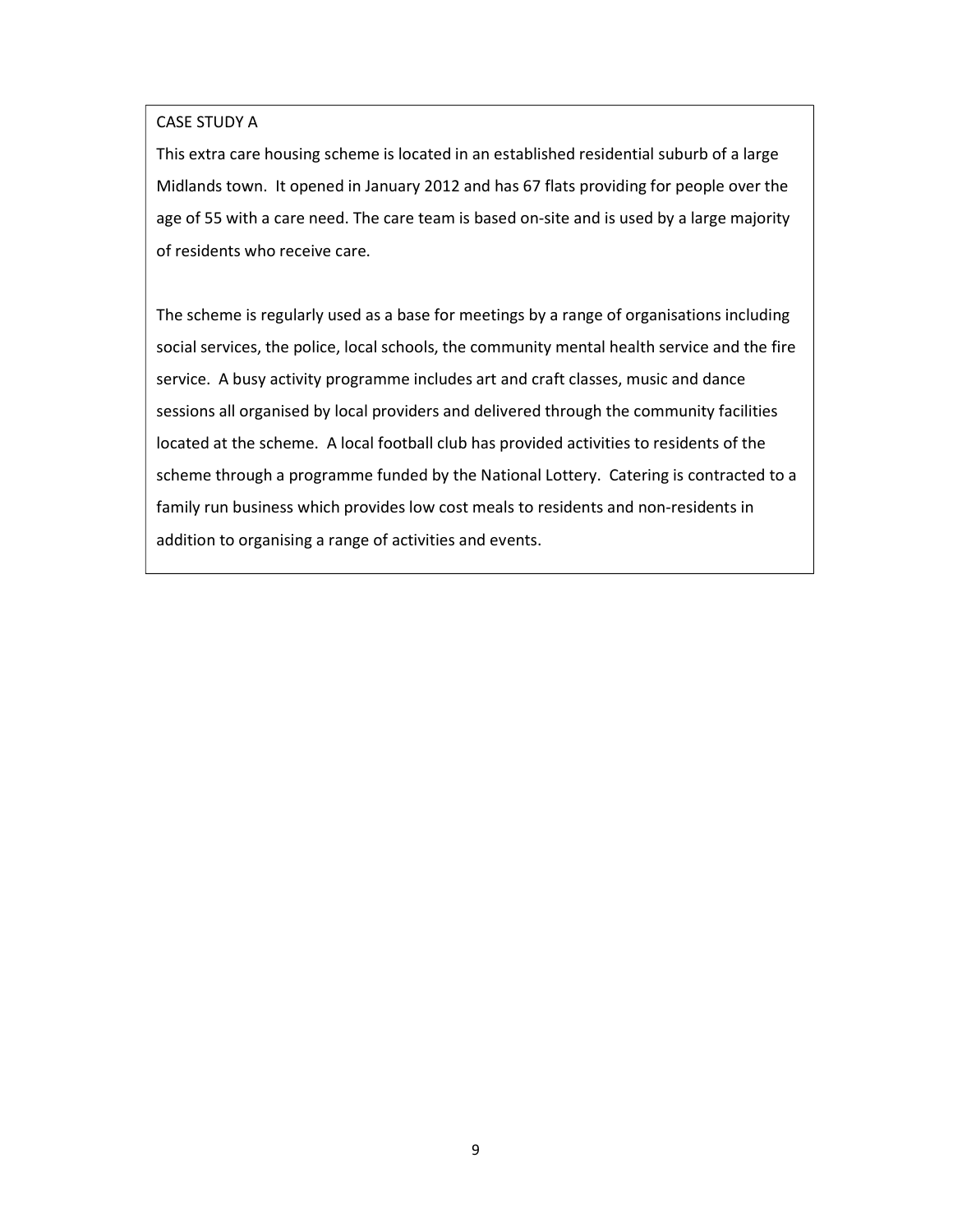#### CASE STUDY B

This extra care housing scheme was built in 2011 and is located within a new development on the outskirts of a large town in the South West of England. There are 60 flats with a mixture of one and two bedroomed accommodation. It is within easy distance of asituated close to a large supermarket and garden centre. The care team is located on site with all residents utilising the service. There are plans to provide domiciliary care services to the wider community in the near future.

The scheme has substantialenjoys excellent links with the local community, with a wide range of groups using the scheme to provide information and activities for both residents and non-residents. These include charity and voluntary organisations such as the Multiple Sclerosis Society, a Hard of Hearing Group, a community choir and a local day service provider. The catering manager adoptshas a proactive approach which included organising seasonal events such as Easter egg hunts, Halloween parties, Christmas parties and children's parties where residents and non-residents from the local community can join together in activities and celebrations.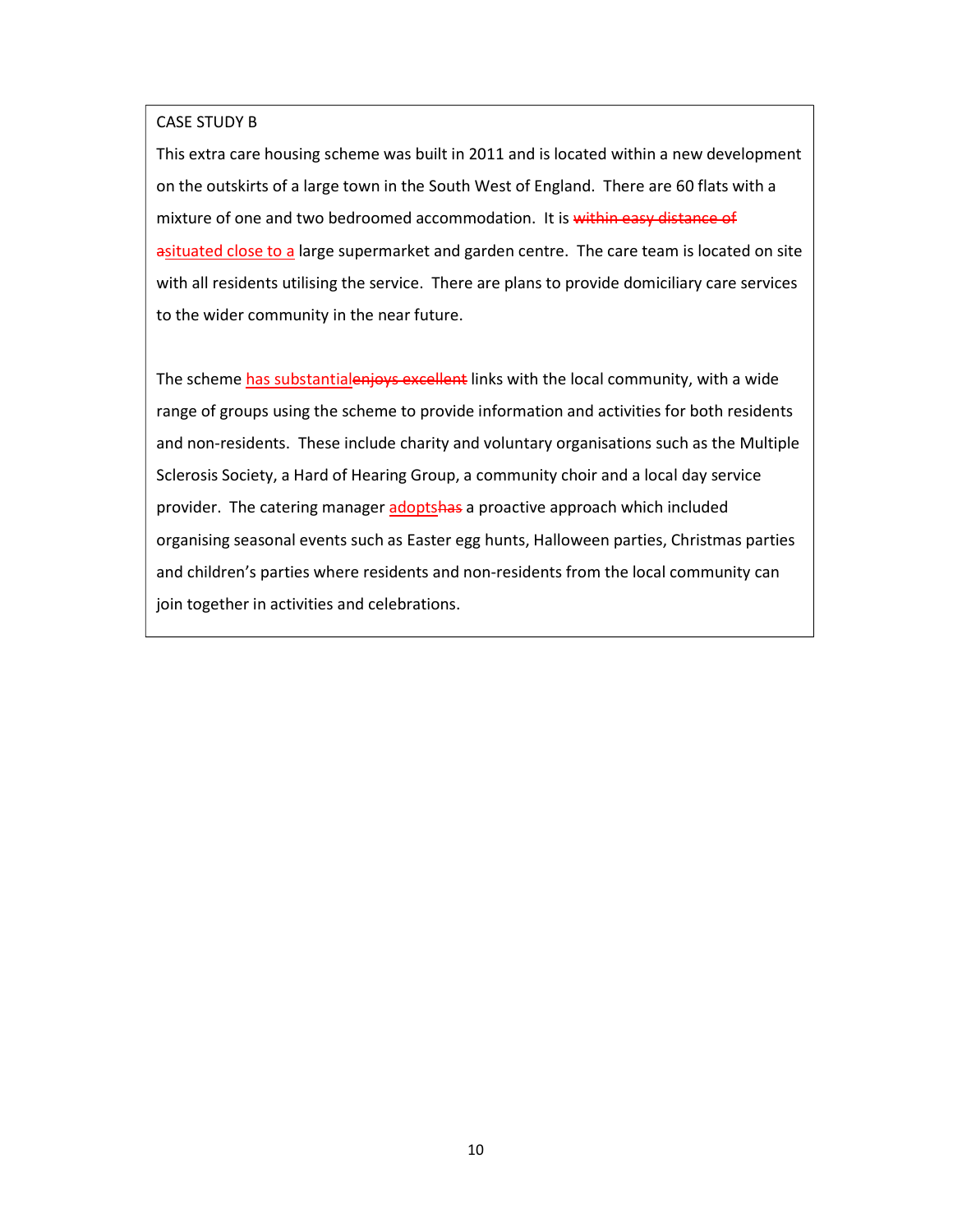#### CASE STUDY C

This retirement village opened in 2007 in a rural location on the edge of a village in the South West of England, with 59 independent living and assisted living flats and a 24 bed nursing care centre. Care is provided on site via the staff within the care home as a domiciliary care service. Local people had initiated the planning of the village and contributed ideas towards the design, and are still involved in its management to some extent.

The scheme has a full time activities co-ordinator providing a diverse programme including exercise sessions, art classes, music evenings and trips to local places and events. There is a well-being spa within the scheme, which is available to residents but is also used extensively by people living in the local community. Services include therapeutic treatments, spa facilities and classes, which generate considerable income through an annual membership fee. There are very strong links with the local community where residents are able to access over 80 groups.

#### CASE STUDY D

This extra care housing scheme comprises 32 flats and is located in the suburbs of a large city in the South East of England. It was originally built in 1997 and refurbished in 2012. The scheme is part of a large site which it shares with another extra care scheme supported by a different housing provider but with both schemes utilising the same domiciliary care provider, which is based off site.

Scheme residents can use a 'super hub' in the form of a local community centre that is funded by several local housing associations to provide services and activities. These services are very diverse and can also be accessed by residents across a wide range of age groups in the local community. The centre also provides dementia services, serves as a base for Age UK and runs programmes that extend from the centre into the wider community.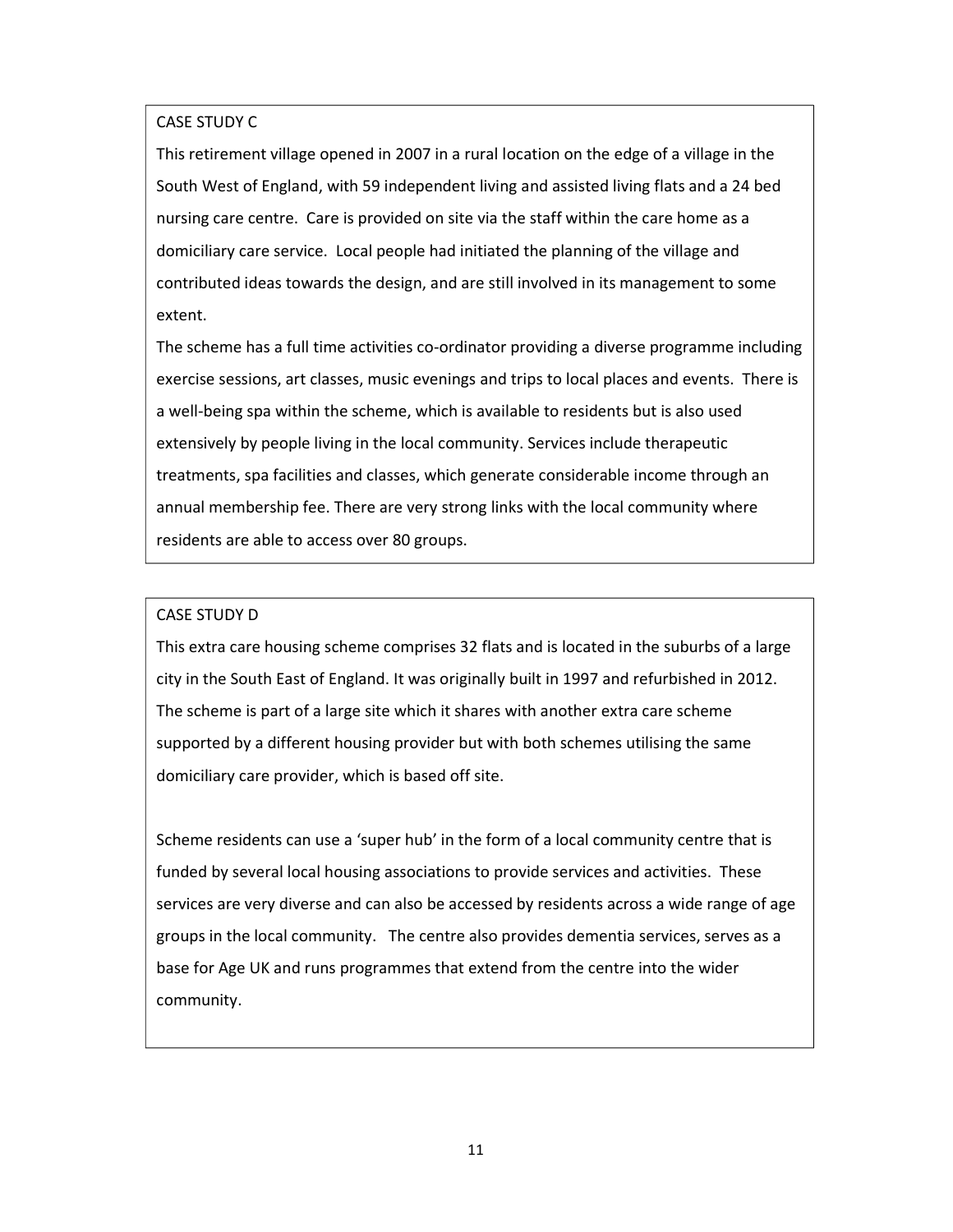#### *Some advantages of the community hub model*

Most of our case study interviewees were in favour of the community hub model and mentioned a range of potential advantages. One example of this is the potential of an onsite restaurant to promote good nutrition for older people while also encouraging social interaction, both among residents and with the wider community.

*"We're absolutely committed to having that hub, an essential hub where people can meet, they can talk, things can move from it. But again, three meals a day, you know, if I was doing it now I'd probably think, 'I don't think I'd do that,' but there are people in here who are absolutely glad of it because they're not able to look after themselves to that extent, and it does free up some of the care side of it, who may have to help them prepare those meals because they're not fully able to do it." (Housing Scheme Manager)* 

One commissioner recognised the potential of the community hub model to increase the economic viability of on-site facilities, provided that local residents are made aware of their existence.

*"They should be pulling people in from outside, there is no reason why Mrs Bloggs who lives two doors down, who is an older person, can't come in and join in some of those activities. We've got to get the right commissioning model for economies of scale, and we've got to promote them, and housing providers have got to promote them more. Sometimes just putting a board outside to say we've got a restaurant here isn't really enough, so there does need to be a lot more active engagement as bringing those in." (Commissioner)* 

Case study A as described above had awarded the contract to run the on-site restaurant to a family who had a dynamic approach to attracting business. The contractor described the need for this approach in order to make a profit:

*"Unless we had outside work we wouldn't make a profit. We do outside catering to the Housing Provider's headquarters but if we didn't have that that wouldn't make the business viable because we would just literally break even from what we do*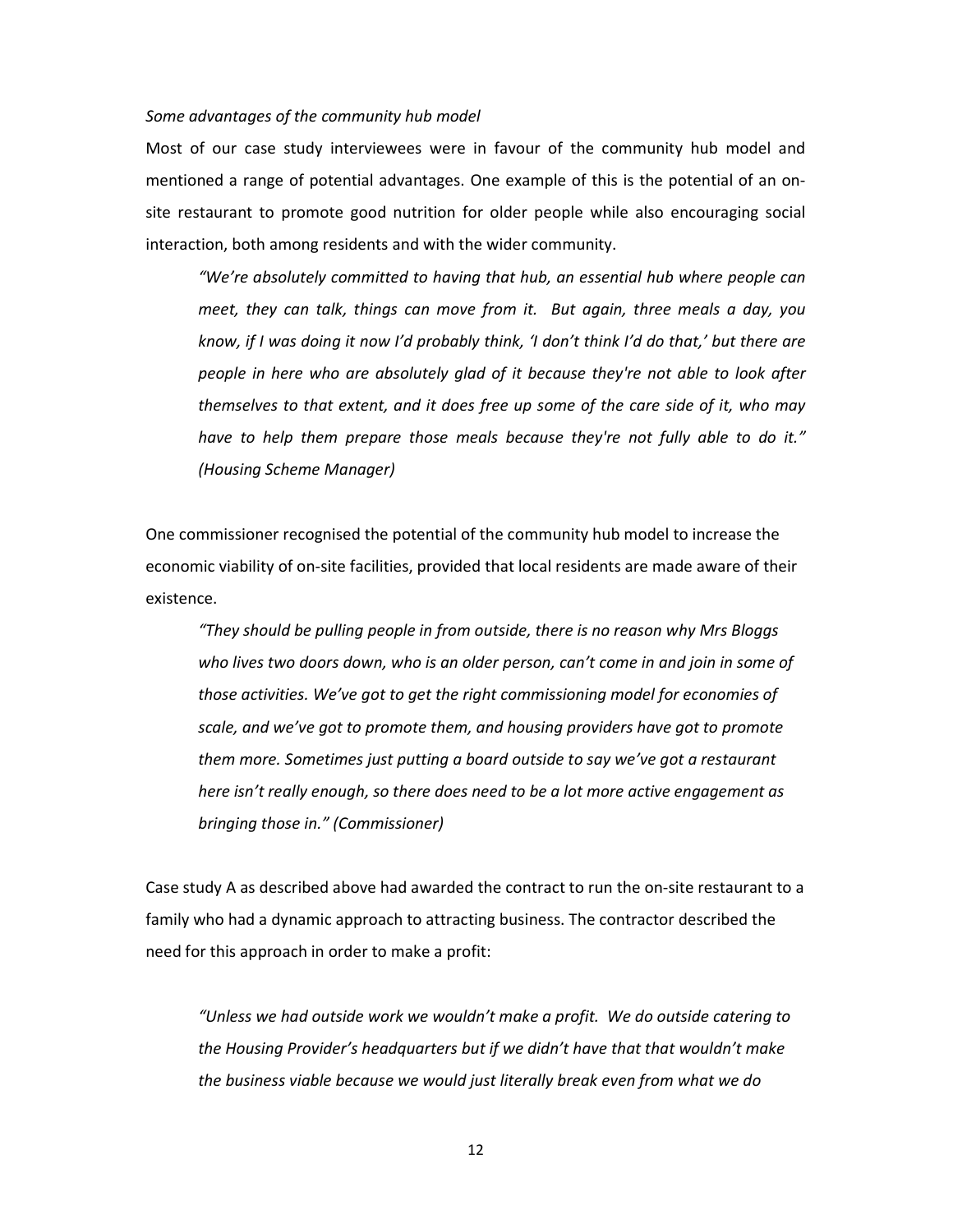*because as you can see from the prices we don't make very much money. It's £3.95 for a lunch and £1.50 for a sweet so it just covers the food and the staff." (Catering contractor)* 

There was also recognition among scheme managers of the value of an inclusive approach in terms of increasing awareness of the scheme within the local community, as well as attracting potential future residents. In addition, our case studies provided examples of how on-site facilities and resources to the wider community can create opportunities for intergenerational contact by, for example, involving residents to take part in a school project about memories and reminiscence.

Several residents talked enthusiastically about the activities they took part in that were provided on site by an external organisation:

*"I mean, we've got things that we do here that they had never encountered before because they hadn't been anywhere like this you see. I mean we have got a full size bowling alley that we put down there, a skittle alley."* 

*(Resident)* 

Another resident acknowledged the value of activities in providing opportunities for social interaction:

*"It gets me out of the house because I tend to be very solitary so it means I have to come out and it keeps me supple which is what I need. Gets me socialising."* 

*(Resident)*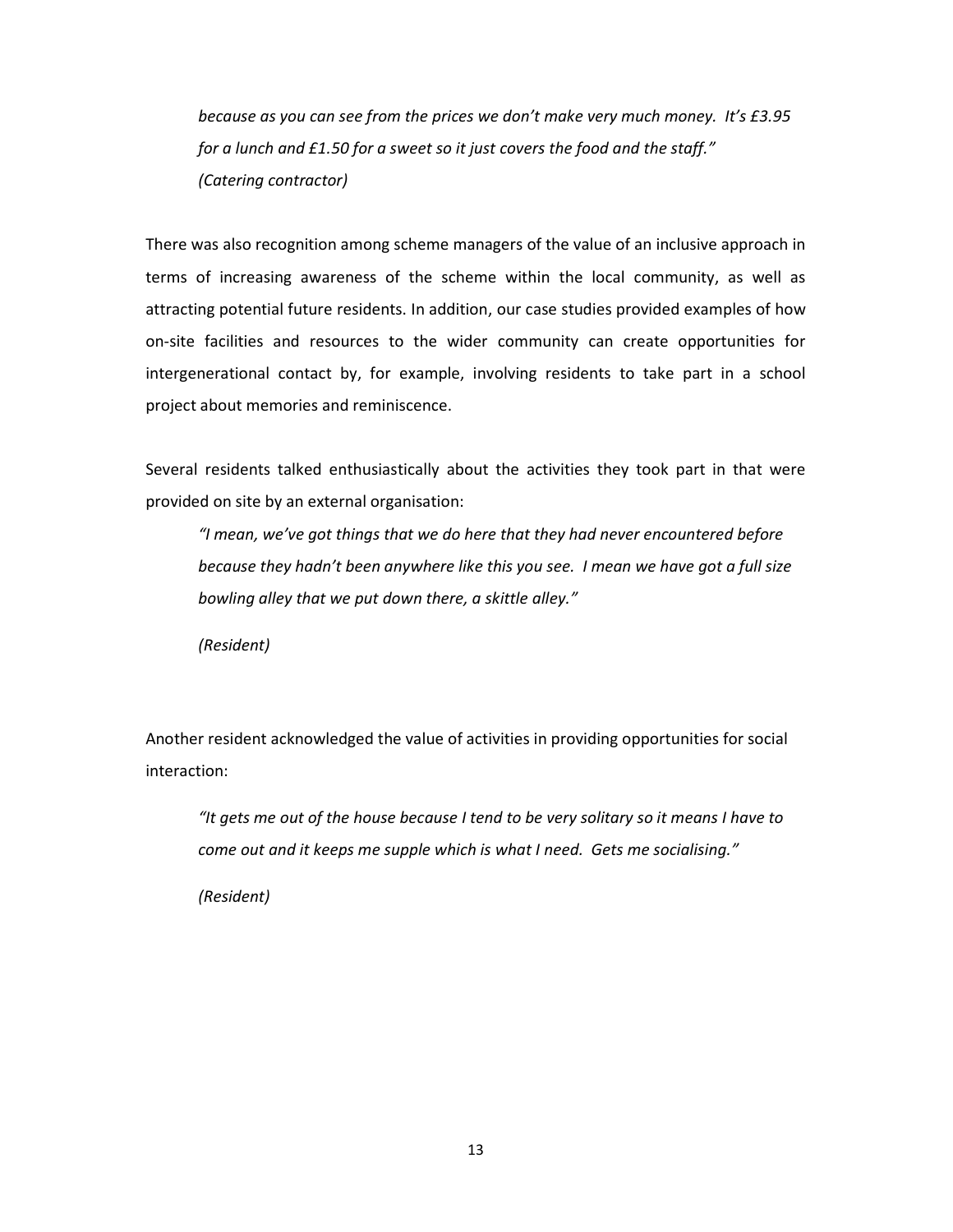#### *Facilitators for the community hub model*

This research also identified a number of factors that support the successful implementation of the community hub model in housing with care settings. For example, the attitude of the local authority can be influential, particularly where their role includes the development of schemes and the commissioning of care and support for residents. One commissioner described her enthusiasm for this approach and how she was trying to make it work in a two-tier local authority.

*"The main thing that is ... now I've made relationships with each district council, housing and planners, as a planning application comes through. I then get very involved and try to get involved with some of the design of the building, so that it doesn't only look after people within that scheme. This is like a hub and spoke and looks after people outside the scheme that can come in to use the facilities." (Commissioner)*

Our findings also confirm the importance of the built environment in facilitating the implementation of a community hub model. As well as the obvious advantages that arise from a scheme being near an established residential area, a range of design factors can be important including age- friendly design, aesthetics and having sufficient parking. Internal layout is also crucial, as discussed in the section on challenges below.

Our interviews suggest that incorporating responsibility for integration within specific staff roles can be an important factor in successful implementation of the community hub approach. A good example of this comes from case study A, where a football club employed a community officer whose role focused on developing and maintaining links to the local community. This post had the specific aim of reducing isolation as part of a project funded by a Big Lottery Grant.

*"My role is officially as a community officer here at the football club...... The idea is basically to reduce social exclusion, improve the physical activity side of things and improve social inclusion." (Community Officer)*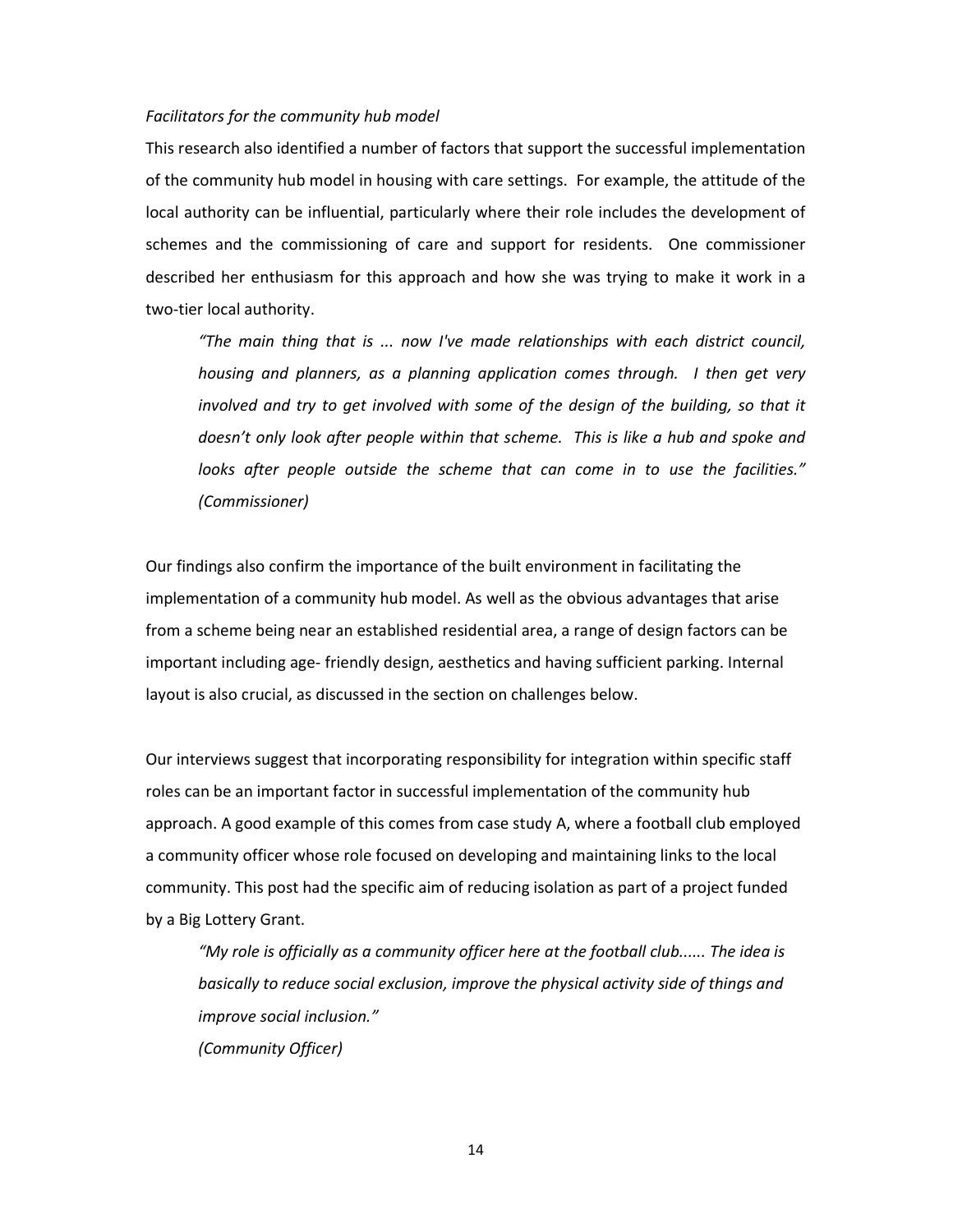Similarly, in case study C the local care provider employed a Community Officer who described his role as follows.

*"They call it a community officer rather than a housing officer because a large part of it is about tackling isolation and building communities, because they're communal schemes."* 

*(Community Officer)* 

Even where scheme staffing does not include a specific community development role, the existence of other relevant roles, such as an activity coordinator, can encourage and support local residents to use on-site resources and take part in activities.

Good relationships and partnerships with other local organisations is another key facilitator for community hubs. In case study D a stand-alone community building that was funded by two housing associations provided a venue for a wide range of activities and services that were run by numerous local organisations.

#### *Barriers to successful implementation of the model*

One of the main barriers to the successful implementation of the community hub model was the possibility that some residents objected to on-site services and facilities being open to the wider public. This perception is largely supported by data from the nine case study schemes that took part in the main ASSET project. Concerns often focus on the security and privacy of residents, as described by one local authority commissioner.

*"Residents there didn't like people coming in and using their facilities because they can then walk down the corridors and whatever, which did lead to the restaurant closing for a short while because they just weren't getting the number of people in to use it. I think they've got a new provider to take it on board now, but I see it as a key part of the design that people coming in as well as providers coming out, and about residents coming out into the community as well." (Commissioner)*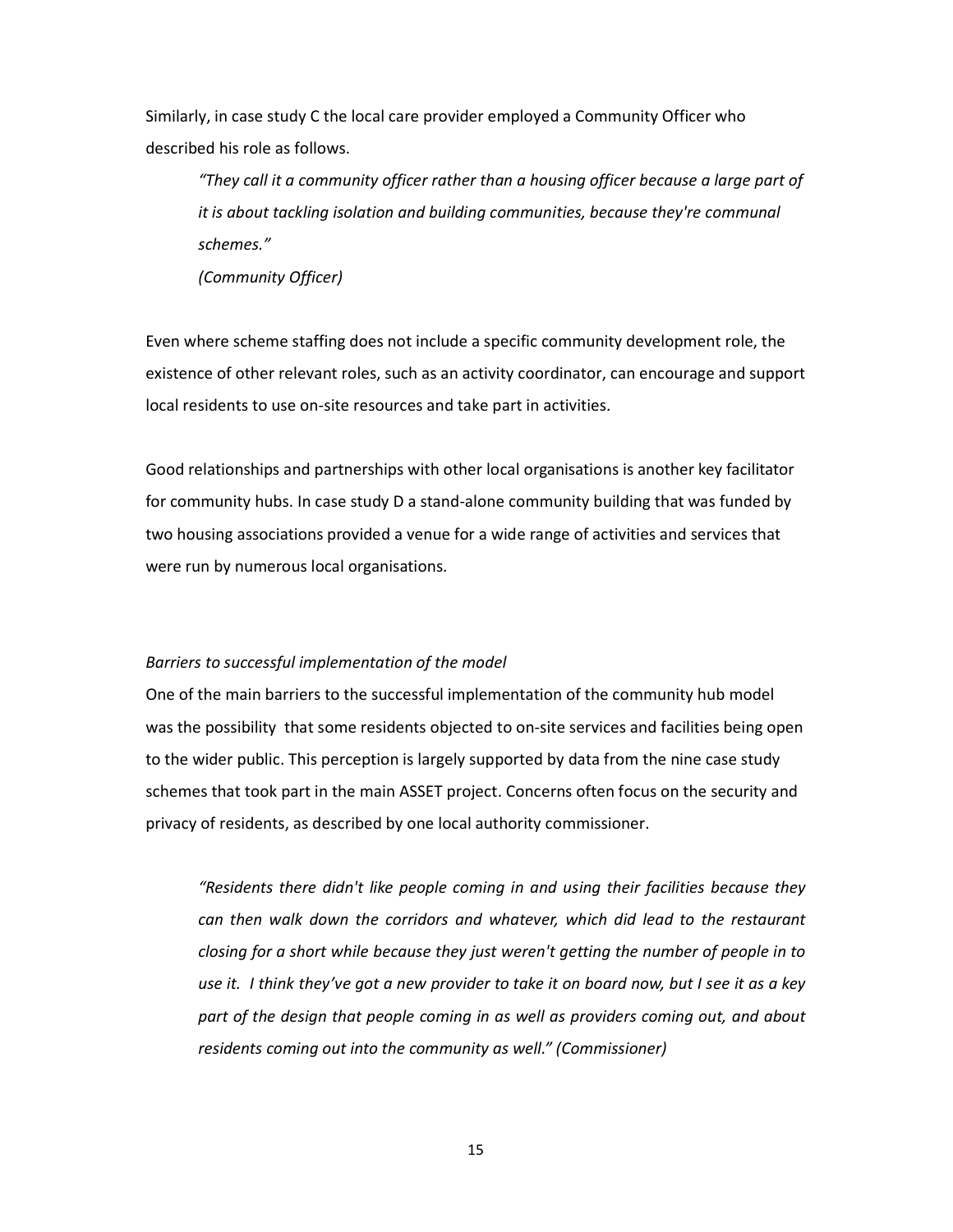A range of design features have been implemented in an attempt to address concerns of this sort, often by incorporating features that allow for general access to some parts of a scheme and protected access to others, often by means of a 'key fob'. This arrangement is widely known as 'progressive privacy' (Torrington 2004).

*"Three of the four that we tendered last year have a, sort of, community hub which very much makes it, kind of, a focus for community activities, and made sure that the progressive privacy was built in so that it could very much have people coming in, which is one of the issues with the (scheme name), that once you're in the front door you can get anywhere." (Scheme manager)*

However, not all residents were convinced that this provided a satisfactory solution: *"So if you then start opening everything up to all and sundry for a lot of us that feels like you're defeating the object of the actual security that you've got here. Because it's alright people saying that people can only get down our corridors if they've got a fob but people follow people." (Resident)* 

Other objections focused on financial issues, with one scheme manager reporting concerns that residents pay for on-site facilities through their rent and service charges, and would therefore be subsidising non-residents who used them. The tension was eased in this situation by emphasising to the concerned residents that the income derived from these services ensured the continuing availability of the restaurant service at competitive prices.

The community hub model can also include the use of in-reach and out-reach care and support services, as described in the background section above. However, one scheme manager who was keen to adopt this approach felt that the contracting arrangements between the housing and care providers and the local authority made this almost impossible. In this scheme most of the care was provided to residents by an on-site team. Nine residents had brought external care providers with them on moving in but most had changed to the on-site provider, with only two remaining with their original external providers. These two residents were both aware that they were receiving support from the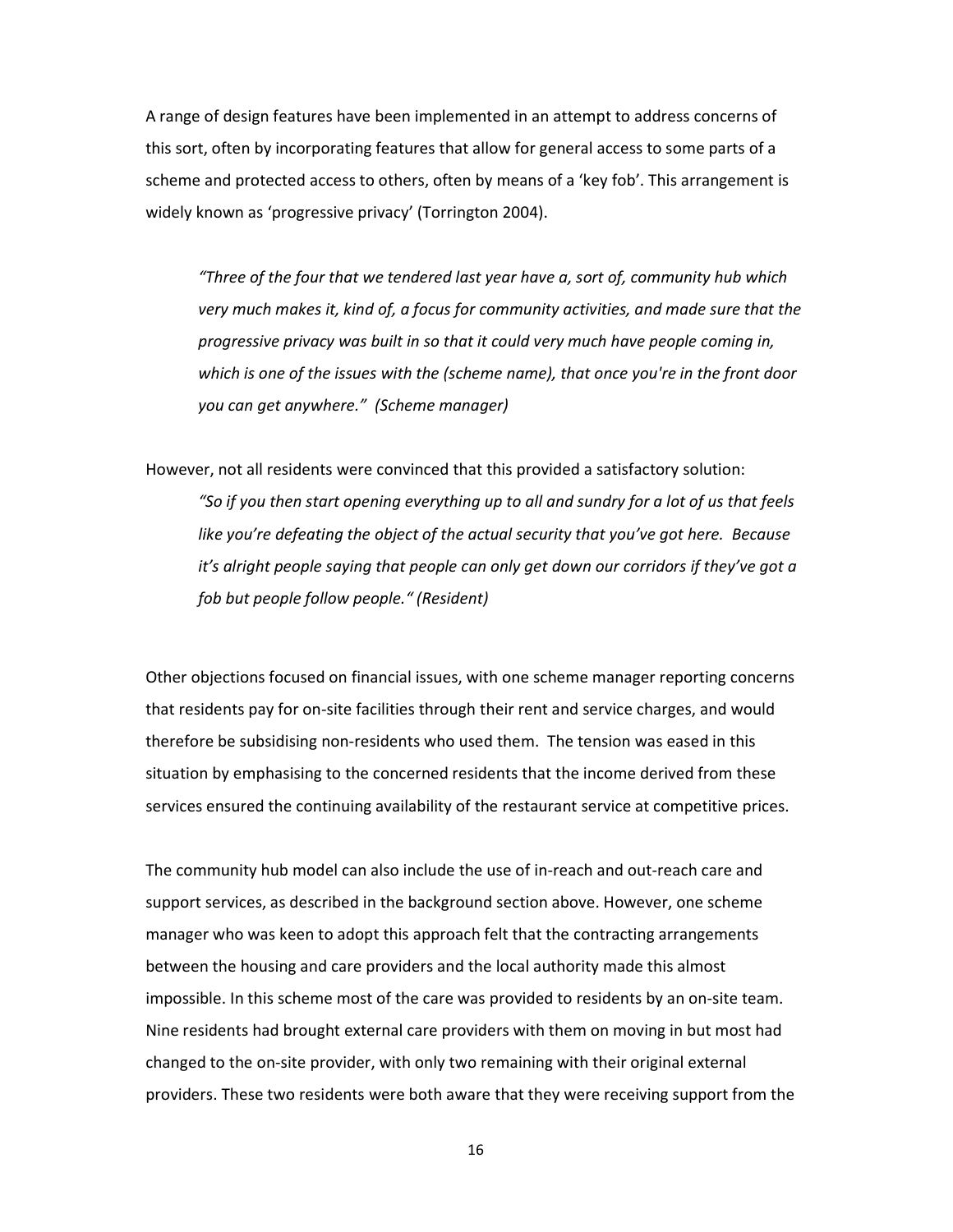on-site care team, particularly in terms of unplanned care, even though they were not contracted to aid them. To complicate matters further, some of the on-site care team also worked for the external care provider. The on-site care provider was also a domiciliary care provider elsewhere in the County, but they were not providing off-site care from their base in the scheme as their contract with social services was based on personal budget and direct payments rather than a block contract. In addition, the scheme manager stated that staffing levels would not allow the on-site team to provide domiciliary care in the local area: "It's a bit difficult because we are only a small team of people so we really can't do that."

Strong opinions were expressed by care managers about the complexity of arrangements between the care provider, the housing association and the social services department.

*"A lot of it is politics between ourselves and social services because, basically, because we are the on-site provider we are a hell of a lot cheaper than any other care currently in the Borough...You could do all sorts here...You could use this as a hub to provide dom (sic) care but not at the rates we use here...it is very much controlled by social services and that's why we don't go out in the community...social services manage our contract...How the contracts run...It's an absolute nightmare." (Senior Care Manager*).

For some residents the arrangements for providing care were complicated. For example, one resident who received care from an off-site provider was reluctant to use the alarm facilities:

*"I know if I press my button they'll come to me but I don't like doing that because I'm not really in their care if you know what I mean. It feels like I'm putting on them or using them is a better way of putting it ....and that's the only reason."* 

#### *(Resident using off site care provider)*

Another resident was receiving care from two providers, one based on site and another based in the local community. Despite this split arrangement she had the same care staff, who were employed by both agencies, and was largely satisfied with the arrangement.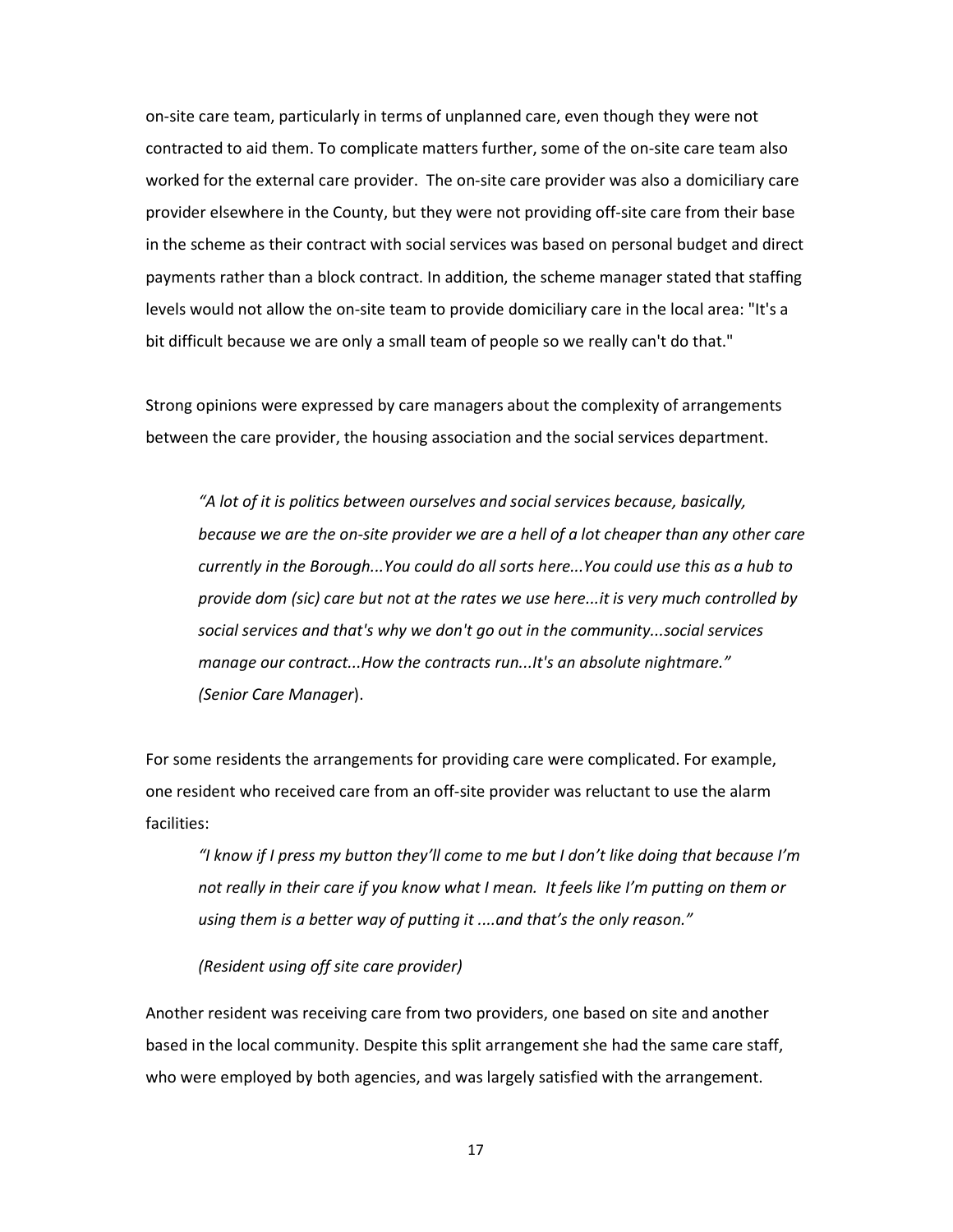*" Yes, I'm quite happy with my carers. I have the same one, like alternate weeks, they work so many days and then change and so many days and then change again but it's always the same four. But at holidays it is a bit messed about then but you expect it. You get used to it and they get used to what I need. "* 

 *(Resident using both on-site and off-site care providers)* 

#### **Conclusions**

This paper has reported on a survey of 99 housing with care schemes and case study research at three extra care schemes and one retirement village in order to explore the community hub model in housing with care settings. Our findings provide a first step in developing an evidence base for this approach by identifying various benefits that arise when housing with care schemes operate as community hubs, both for the scheme residents and for people living in the wider community. For example, interviews with staff and residents highlight increased opportunities to take part in activities, greater sustainability for scheme amenities, and increased integration with the local community. This approach also fits well with the principles of age-friendly cities (World Health Organisation, 2007) and lifetime neighbourhoods (Department for Communities & Local Government, Department of Health and Department for Work and Pensions, 2008), whereby inclusive design of the built environment can maximise access to amenities by older people.

At the heart of the model lies an ethos of promoting a housing scheme that operates not just for the benefit of residents, but also as an asset to the local community. In practice, this means sharing facilities, services and activities between the scheme and people living or working nearby, as well as the friends and family of residents. Of course, this can only work if the scheme has appropriate amenities in the first place, and it may be the case that smaller schemes are unable to adopt such an approach. Location is also key in terms of a scheme being near to a residential area or having sufficient transport links to make it easily accessible to non-residents. Similarly, transport can be an important issue for people living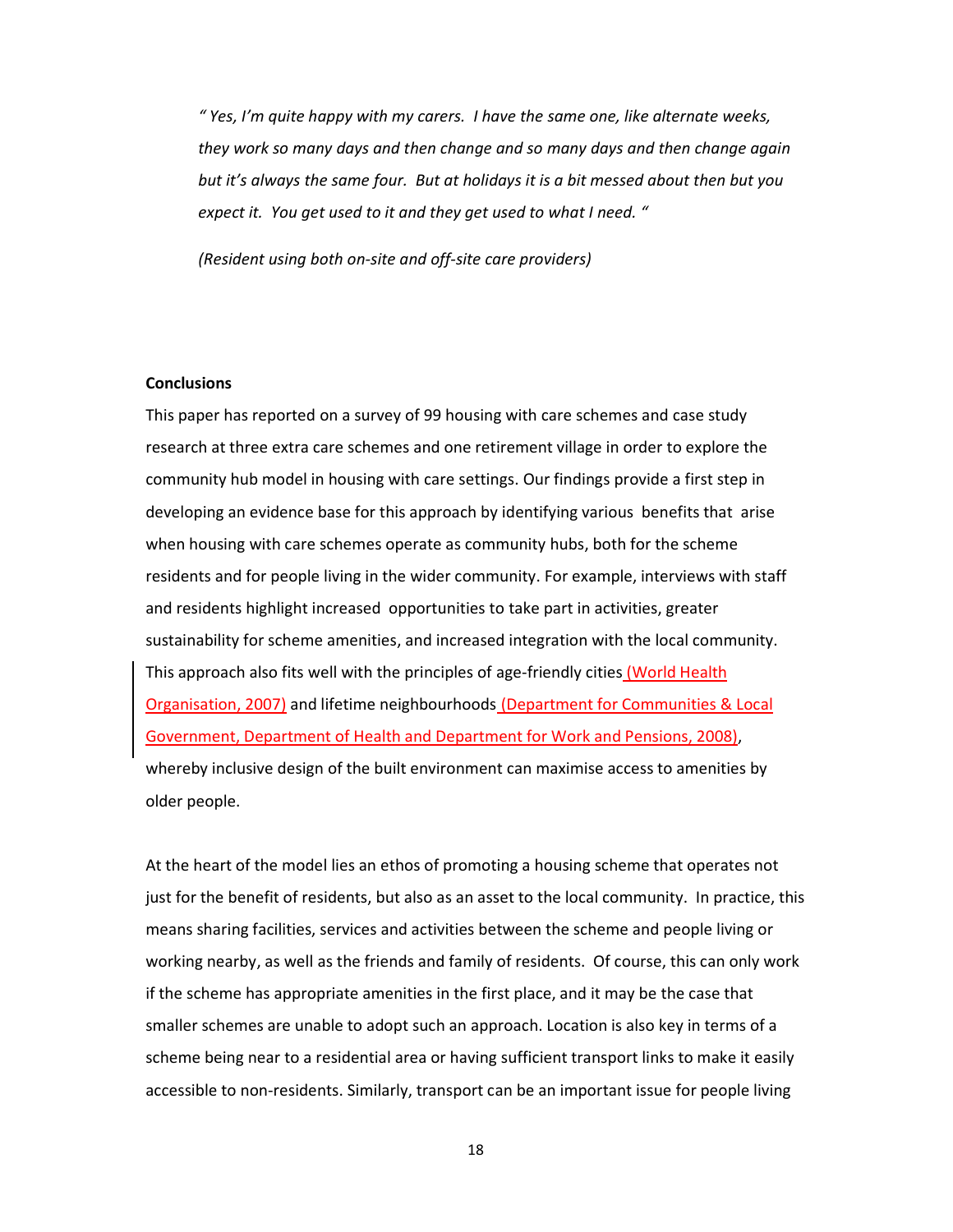in a scheme who want to access services, facilities or social networks in the wider community (Bernard *et al*. 2004).

The provision of care and support is a key element of the community hub model, either through an off-site provider delivering care to scheme residents or an on-site team working in the wider community. Our research suggests that despite the continuing personalisation agenda and a desire to open up the market, the majority of commissioned care and support is still provided to residents by a team based on-site. As highlighted earlier, the advantage of this approach is greater cost effectiveness in delivering planned on-site care and support, especially where there are a large number of residents in receipt of personal care and the costs of travel between customers can be an important factor in care costs. However, contractual arrangements are also relevant, as evidenced in one case study site, where discounts for on-site care that had been agreed with the local authority were perceived as a barrier to providing care in the wider community. Our findings suggest that adopting a mixed approach to care provision can lead to complexity and uncertainty for housing providers and residents.

In this paper we have identified a range of factors that contribute towards the successful implementation of a community hub approach. For example, restaurants and other catering facilities are an important focal point for visitors to the scheme as well as a way of increasing income. Good age-friendly design is also crucial in several ways including encouraging people to use the scheme, providing sufficient accessible space for visitors, and ensuring resident privacy and security. Some of the most successful examples of housing schemes as community hubs have benefitted from responsibility for community integration being part of someone's role. This might take the form of a dedicated role, such as Community Officer, or be combined with a broader remit for coordinating activities. In either case, the provision of a wide range of community activities and events that appeal to a wide range of people, both residents and non-residents, is facilitated by partnership working and strong links with local community organisations and groups.

One significant challenge to successful community hubs in this setting is resistance from residents. This issue has frequently been discussed in the literature. For example, in their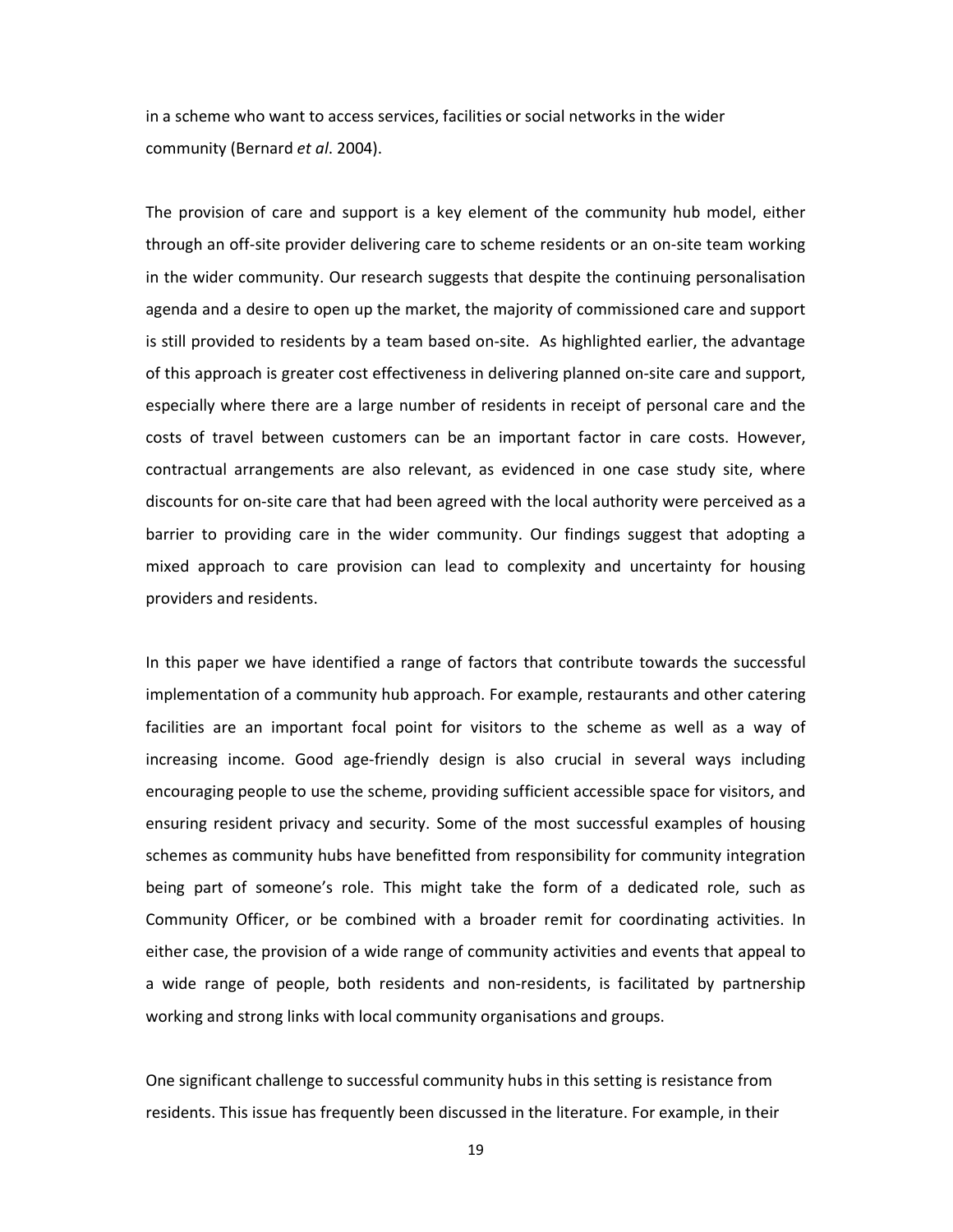exploration of different models of housing with care Croucher and colleagues (2007) highlighted the sharing of facilities with the wider community as a controversial issue for many residents and discussed the challenge of achieving a balance between overcoming the sense of intrusion felt by some residents with the opportunities for social contact that others welcomed. This has also been highlighted by Callaghan *et al*. (2009) and Evans and Vallelly (2007), both reporting on studies of social well-being in extra care housing. The research reported here confirms the continued relevance of these concerns and the potential for residents to feel that their privacy is being compromised and that they are subsidising the use of facilities by visitors. Our findings suggest a range of possible responses including imaginative design, providing appropriate information and involving residents in the planning and running of activities that form part of the community hub approach. Another possible solution can be seen in some European provision of later life housing (DCLG 2009), where living and communal facilities are often provided in separate buildings. However, it is also important to consider that with increasing levels of frailty among extra care housing residents and the restriction of funding to higher levels of dependency (Social Care Institute for Excellence 2013), there may be a need to have facilities close at hand so that residents can access them easily.

#### **Implications for Practice**

Our findings point to a range of factors that need to be taken into account when considering a community hub approach to housing with care:

- The community hub model is based on shared use of resources with the local community. This requires the scheme to be easily accessible to a residential population and sufficiently adaptable to accommodate local circumstances such as an urban or rural setting.
- While this approach has advantages for residents, it is important to consider and address concerns that might be raised, such as sharing facilities and maintaining privacy and security.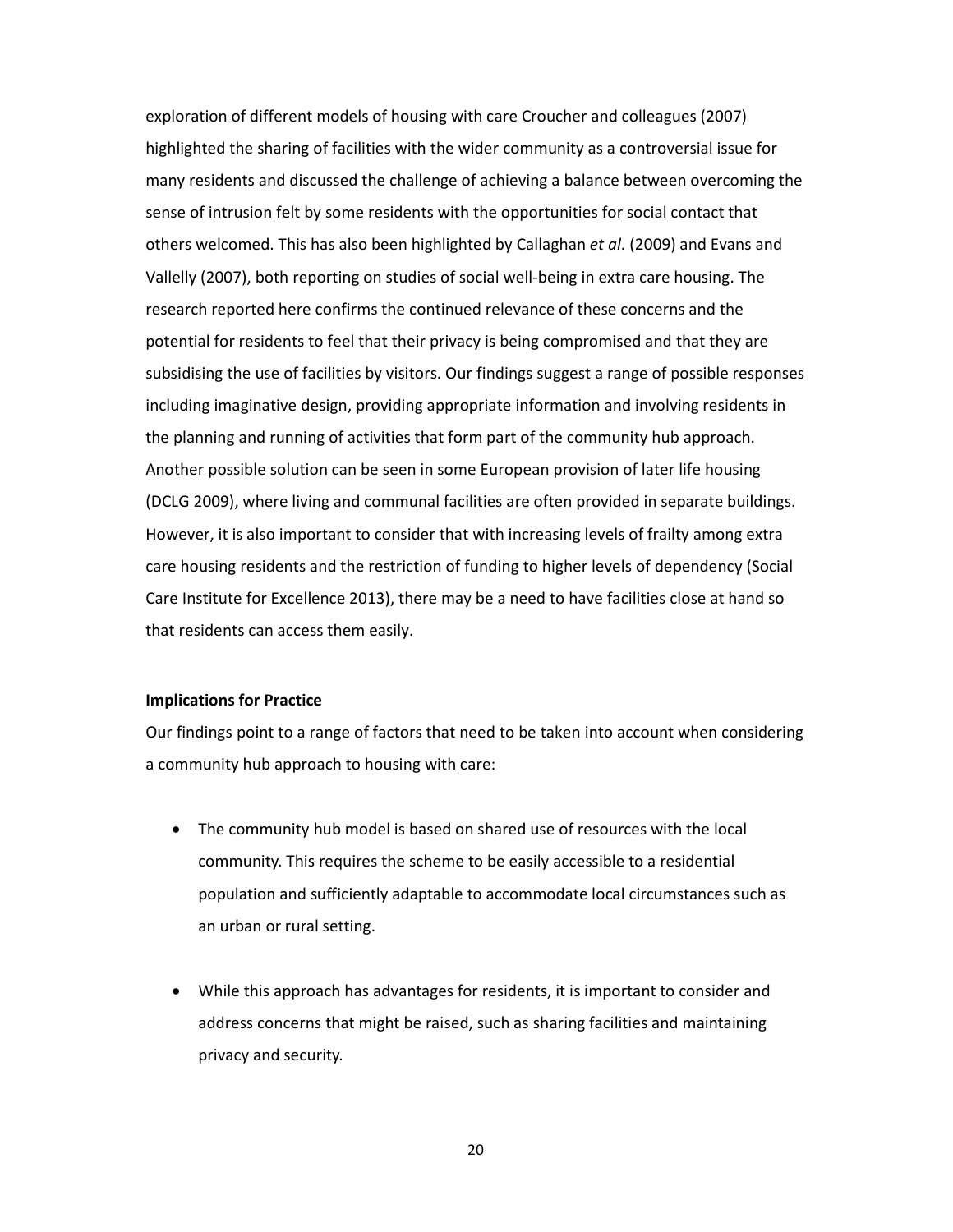- The community hub model requires careful strategic planning to reshape local care markets and support the delivery of at home care and support services at scale.
- The model also requires careful implementation within a local commissioning ethos that recognises the value of preventative approaches to supporting quality of life for older people.
- Issues to consider include the impact of strategies and policies on the community hub approach, such as the personalisation agenda and contracting arrangements.
- Implementing the community hub model is likely to incur various costs, which can include buildings, facilities and staff. These might be shared with other organisations and can be balanced in the longer term against increased wellbeing and economies of scale that can make facilities such as restaurants sustainable.
- Successful implementation of the community hub model is predicated on design of the built environment that takes into account various requirements in terms of space and layout. These include incorporating sufficient space for visitors and preserving privacy and security for residents.

In addition, a range of conditions can contribute towards the success of the community hub model. These include:

- Incorporating dedicated 'community integration' roles, or at least making it part of someone's job, e.g. an activity coordinator.
- Establishing partnerships with local groups and organisations in order to spread costs and maximise opportunities for sharing facilities, events and activities.
- Increasing resident acceptance of the community hub model by, for example, providing comprehensive information, initiating ongoing consultation and offering opportunities for involvement.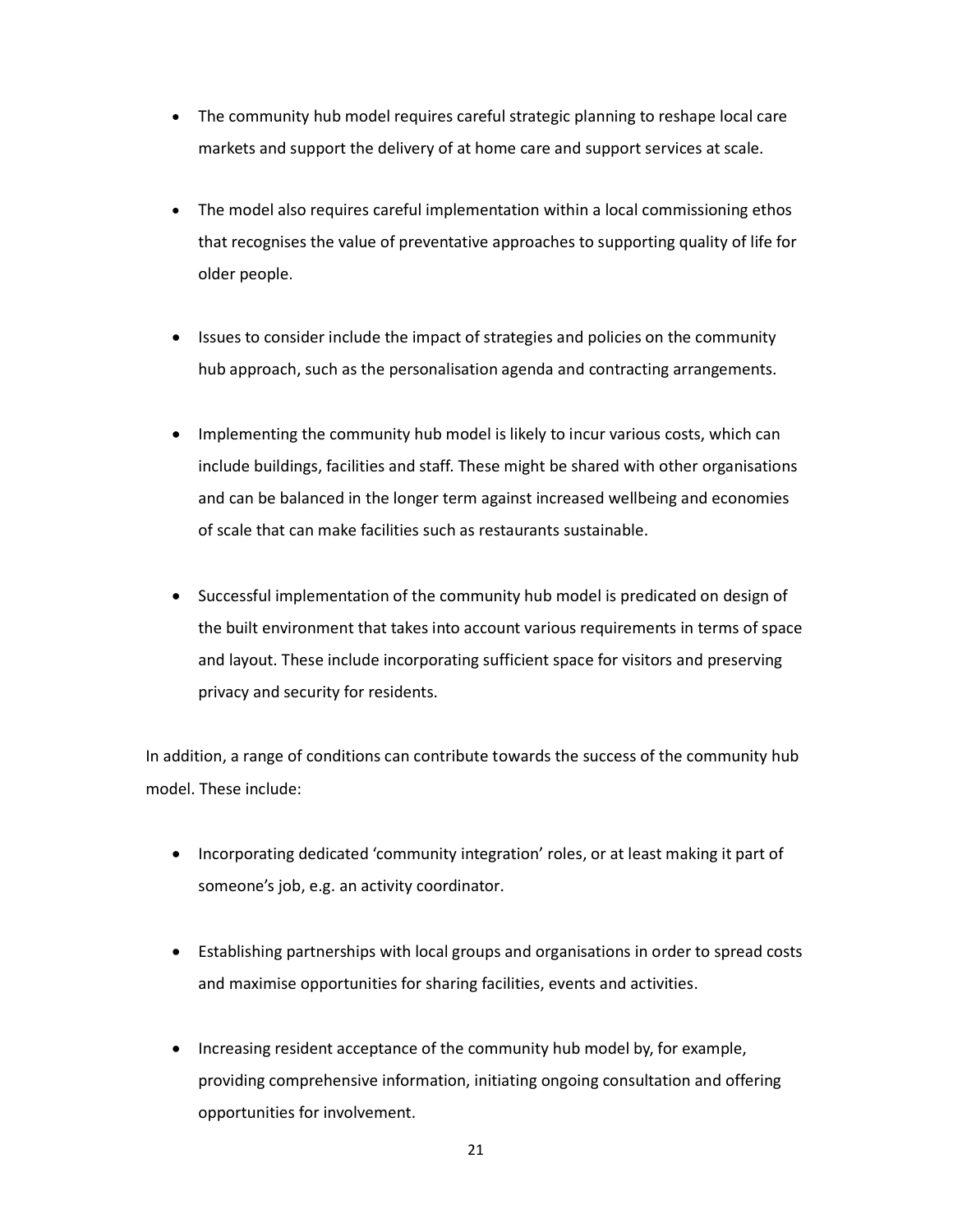Effective promotion and marketing among local residents, organisations and businesses of the opportunities to use resources and take part in activities.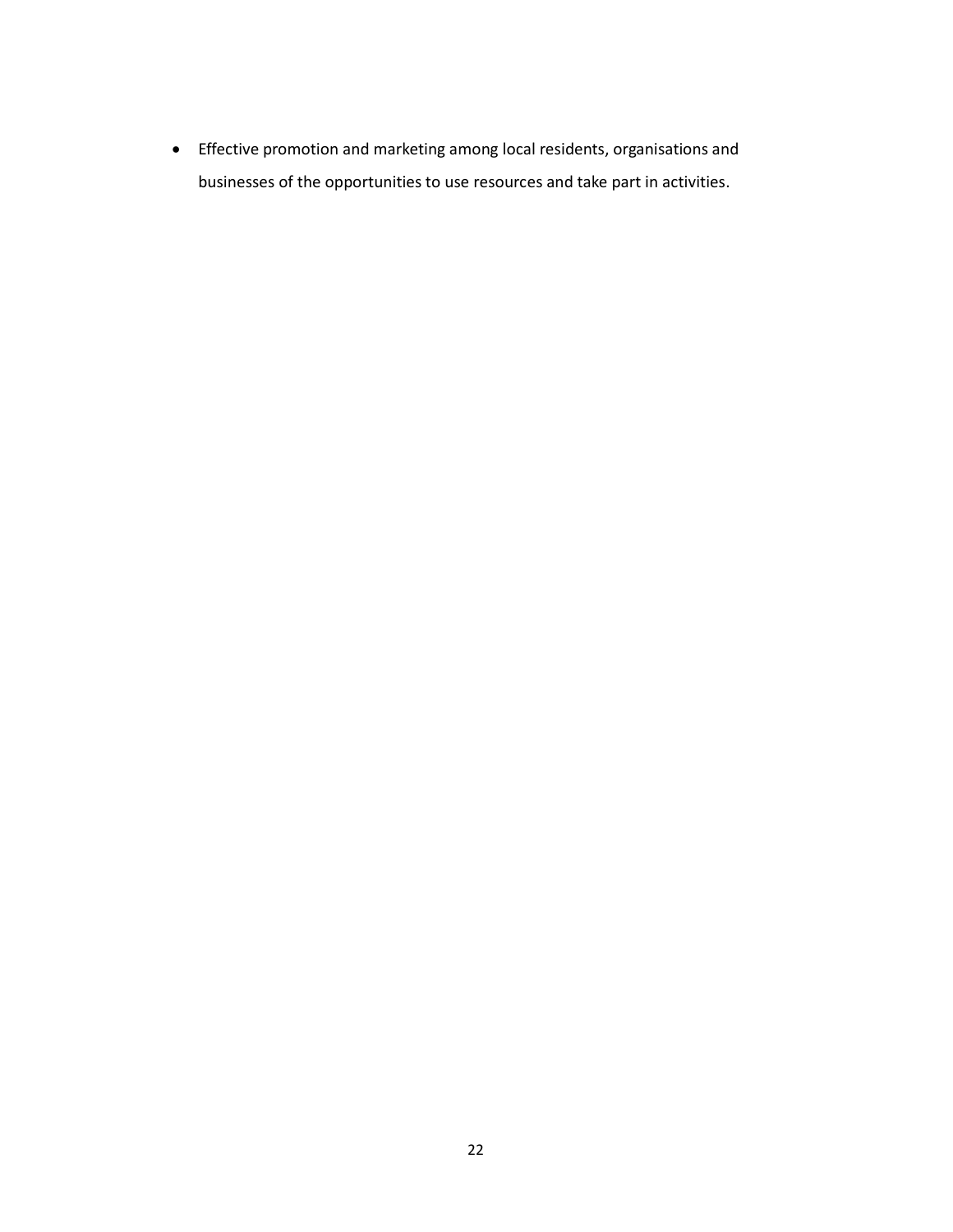#### **References**

Atkinson, T.J., Evans, S., Darton, R., Cameron, A., Porteus, J. and Smith, R. (2014), *"Creating the asset base – a review of literature and policy on housing with care", Housing, Care and Support, Vol. 17 No. 1, pp. 16-25.*

Bernard, M. (2012), "Then and now: evolving community in the context of a retirement village", Ageing & Society, Vol. 32 No. 1, pp. 103-29

Bernard, M., Bartlam, B., Biggs, S. and Sim, J. (2004), *New Lifestyles in Old Age: Health, Identity and Well-being in Berryhill Retirement Village, Policy Press, Bristol.* 

Bernard, M., Bartlam. B, Sim, J. and Biggs. S. (2007), "Housing and care for older people: life in an English purpose built retirement village", *Ageing and Society*, Vol. 27 Part 4, pp 555-78.

Callaghan, L., Netten, A. and Darton, R. (2009), *The Development of Social Well-Being in New Extra Care Housing Schemes*, Joseph Rowntree Foundation, York. Available at: https://www.jrf.org.uk/report/development-social-well-being-new-extra-care-housingschemes

Croucher, K., Hicks, L., Bevan, M. and Sanderson, D. (2007), *Comparative Evaluation of Models of Housing with Care for Later Life*, Joseph Rowntree Foundation, York. Available at: http://eprints.whiterose.ac.uk/73186/1/document.pdf

Croucher, K. and Bevan., M (2010). 'Telling the Story of Hartfields: A New Retirement Village for the 21st Century', Joseph Rowntree Foundation, York.

Darton, R., Bäumker, T., Callaghan, L., Holder, J., Netten, A. and Towers, A. (2012), "The characteristics of residents in extra care housing and care homes in England", *Health and Social Care in the Community,* Vol. 20 No. 1, pp. 87-96.

Department for Communities and Local Government (2011), *Laying the Foundations: A Housing Strategy for England*, Department for Communities and Local Government, London. Available at:

https://www.gov.uk/government/uploads/system/uploads/attachment\_data/file/7532/203 3676.pdf

Department for Communities and Local Government, Department of Health, and Department for Work and Pensions (2008), *Lifetime Homes, Lifetime Neighbourhoods: A National Strategy for Housing an Ageing Society*, Department for Communities and Local Government, London. Available at: http://www.cpa.org.uk/cpa/lifetimehomes.pdf

Department for Communities and Local Government, Department of Health, and Homes and Communities Agency (2009), *HAPPI. Housing our Ageing Population: Panel for Innovation*, Homes and Communities Agency, London. Available at: https://www.gov.uk/government/uploads/system/uploads/attachment\_data/file/378171/h appi\_final\_report - 031209.pdf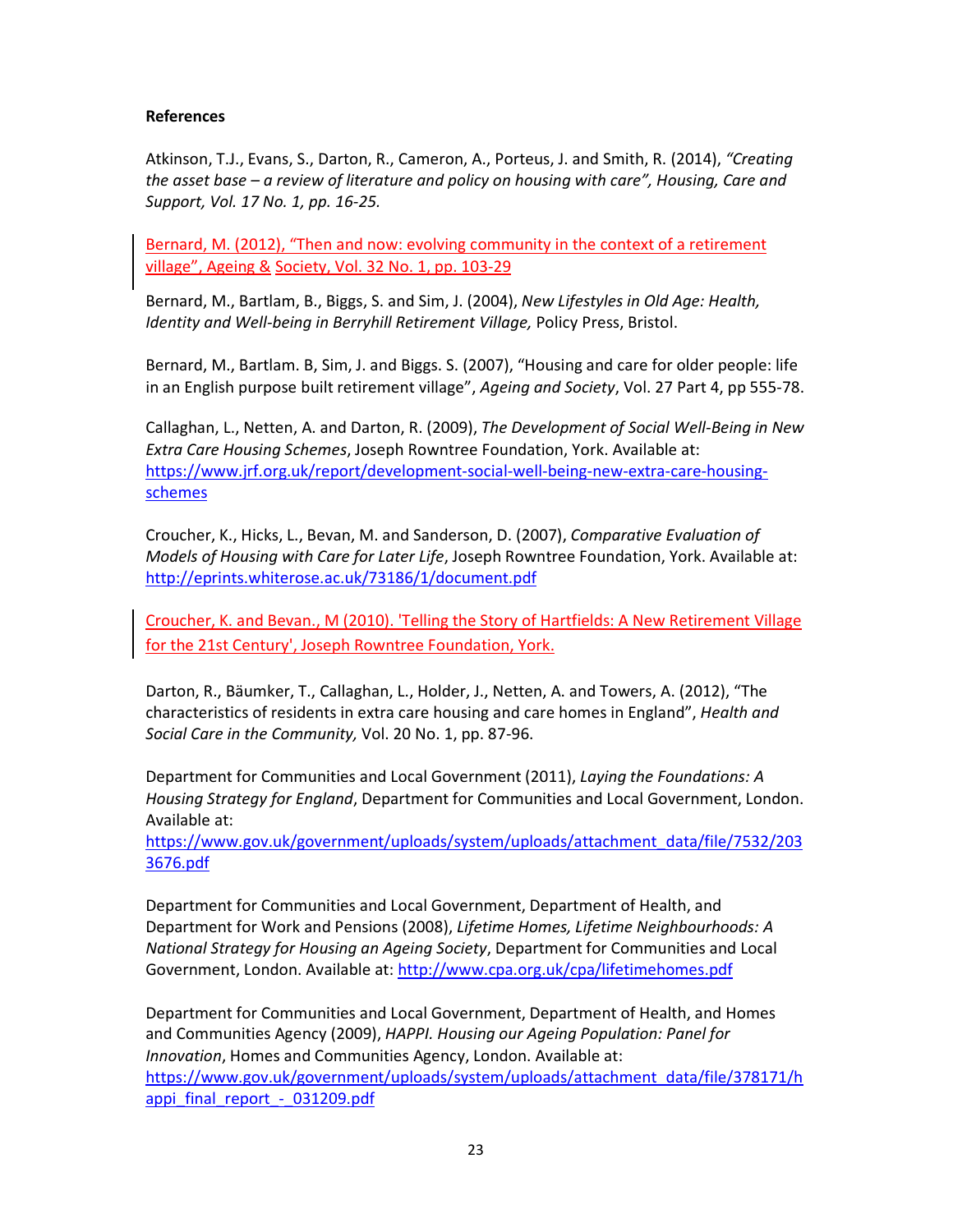Department for Communities & Local Government, Department of Health and Department for Work and Pensions (2008), "Lifetime homes, lifetime neighbourhoods: a national strategy for housing an ageing society", available at: www.communities.gov.uk/documents/housing/pdf/lifetimehomes.pdf (accessed 18 June

2015)

*English Longitudinal Study of Ageing* (ELSA), available at: http://www.natcen.ac.uk/ourresearch/research/english-longitudinal-study-of-ageing/ (accessed 10 June 2014).

Evans, S. (2009), *Community and Ageing in Housing with Care Settings*, Policy Press, Bristol.

Evans, S. and Vallelly, S. (2007), "Never a dull moment? Promoting social well-being in extra care housing", *Housing Care and Support*, Vol. 10 No. 4, pp. 14-20.

Evans, S., Means, R. and Powell, J. (2013), "Making care homes part of the community? An evaluation of the Gloucestershire Partnerships for Older People Project", *Quality in Ageing and Older Adults*, Vol. 14 No. 1, pp. 66-74.

HM Government (2012), *Caring for our future: reforming care and support*, Cm 8378, The Stationery Office, Norwich. Available at: https://www.gov.uk/government/uploads/system/uploads/attachment\_data/file/136422/ White-Paper-Caring-for-our-future-reforming-care-and-support-PDF-1580K.pdf

Housing Learning and Improvement Network (2007), *Connecting Housing with the Health and Social Care Agenda: A person-centred approach*, Housing Learning and Improvement Network, London. Available at:

http://www.housinglin.org.uk/\_library/Resources/Housing/Housing\_advice/CSIP\_HousingH ealthSocial\_final.pdf (accessed 6th May 2015).

Housing Support Unit (2014), "Toolkit: Models of hub and spoke", Housing LIN, London. Available at:

www.housinglin.org.uk/\_library/Resources/Housing/Support\_materials/Other\_reports\_and guidance/HSU/A - A Hub and Spoke Model.pdf (accessed 29 January 2014).

Kneale, D. (2013), "What role for extra care housing in a socially isolated landscape?", Report, Housing LIN, London, June. Available at:

www.housinglin.org.uk/Topics/browse/HousingOlderPeople/HousingandHealth/?parent=97 7&child=8863

Mason, M. (2012), *Care Home, Sweet Home*, International Longevity Centre UK, London. Available at:

www.ilcuk.org.uk/index.php/publications/publication\_details/care\_home\_sweet\_home

Netten, A., Darton, R., Bäumker, T. and Callaghan, L. (2011), *Improving Housing with Care Choices for Older People: An Evaluation of Extra Care Housing*, Personal Social Services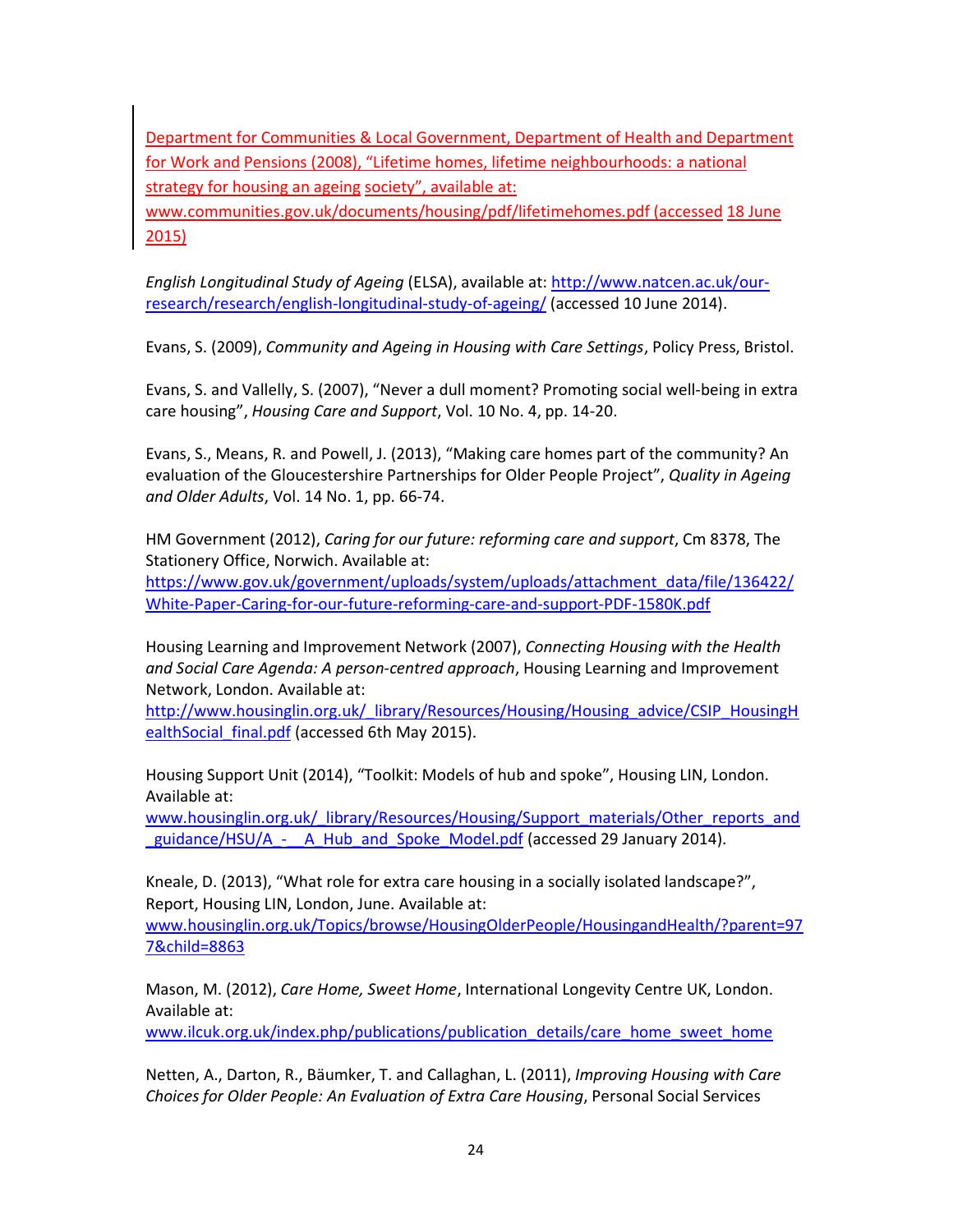Research Unit, University of Kent, Canterbury. Available at: http://www.pssru.ac.uk/archive/pdf/dp2774.pdf

Netten, A., Burge, P., Malley, J., Potoglou, D., Towers, A., Brazier, J., Flynn, T., Forder, J. and Wall, B. (2012), "Outcomes of social care for adults: developing a preference-weighted measure", *Health Technology Assessment*, Vol. 16 No. 16.

Pacione, M (2012), 'The retirement village as a residential environment for the third age – the example of Firhall, Scotland' (Scottish Geographical Journal, 128(2).

Shipley, P. (2003), "Retirement communities: a new perspective on retirement", *Housing Care and Support*, Vol. 6 No. 3, pp. 32-35.

Social Care Institute for Excellence (2013), *Fair Access to Care Services (FACS): Prioritising Eligibility for Care and Support*, Guide 33, Social Care Institute for Excellence, London. Available at: http://www.scie.org.uk/publications/guides/guide33/files/guide33.pdf

Torrington, J. (2004), *Upgrading Buildings for Older People*, RIBA Enterprises, London.

World Health Organisation (2007), Global Age Friendly Cities: A Guide, World Health Organisation, Geneva, available at:

www.who.int/ageing/publications/Global age friendly cities Guide English.pdf (accessed 18 May 2015).